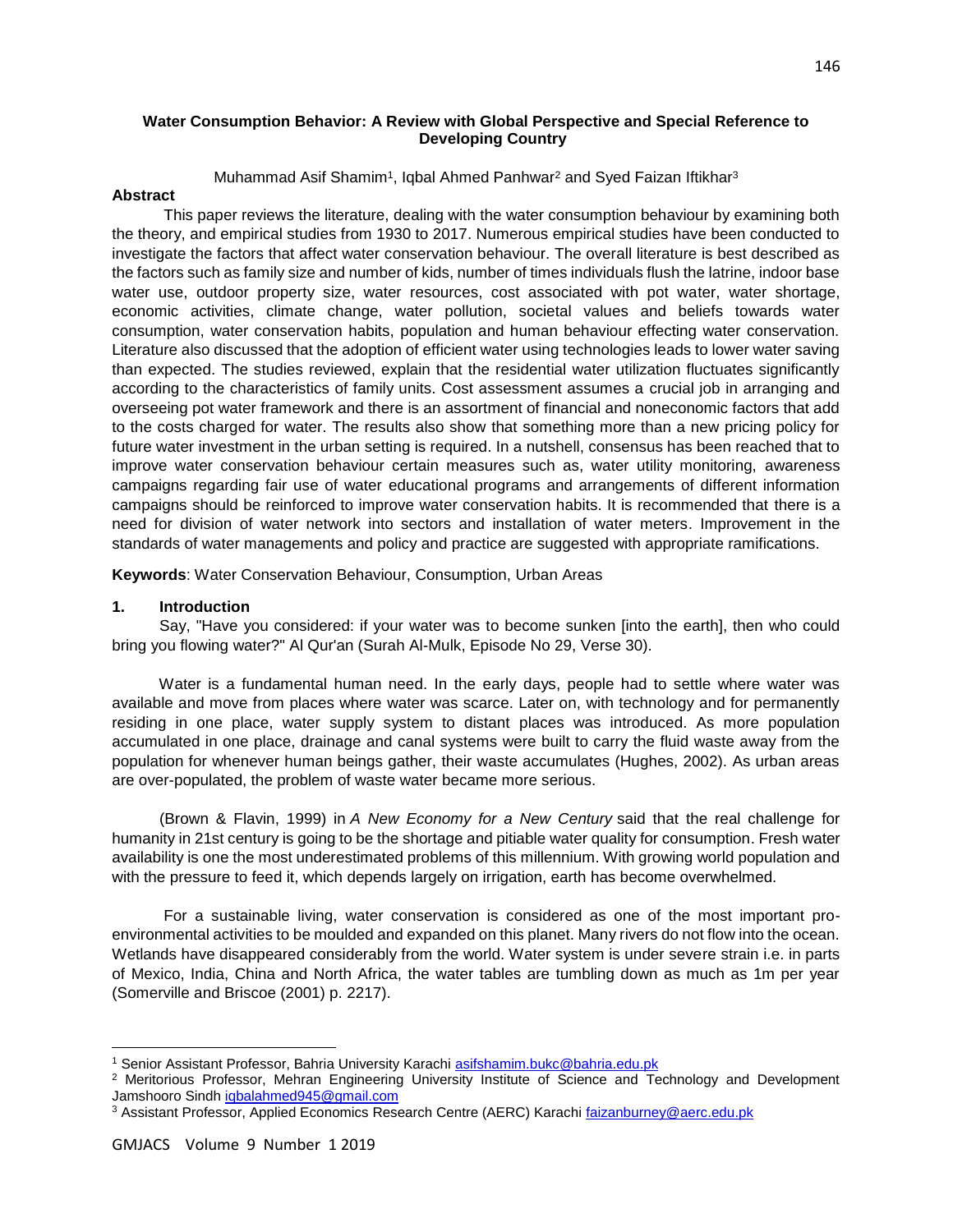To determine the problems faced by humanity on water wastage and scarcity, there is a need to understand the factors that prompt this behaviour in humans, and the advance technological tools that need to be used for the solution of these challenges (Agras, Jacob, & Ledebeck, 1980).

 If an individual see another, abusing the resources shared by everyone, s/h is likely to do the same. This concept of *Tragedy of Common* was first introduced by Hardin, (1968). To conserve water, people need to feel motivated. If one thinks that others are wasting water, s/he may be inclined to save water by a lesser degree and consequently, their water consumption increases Corral-Verdugo (2002).

 Physical, evaluative and smooth situations also promote water waste or conservation. In Australia, Aitken, McMahon, Wearing, and Finlayson (1994) used the cross-sectional data of 1991 and analyzed the consumption of a household depending upon the number of family members. Their findings say that the larger the number of family members, the more consumption of water than otherwise.

 Theoretically, the available water is enough for the current world population if it is distributed homogenously. Though in reality, it is distributed unevenly and many countries are currently suffering from water scarcity. While direct import of water is impossible, virtual water flow between countries through trading food plays an important role (Islam et al 2007).

 Along with its scarcity, water wastage is also a determinant in depleting water resource. Not only this, but also the energy consumed to supply that water. To conserve water, cost-effective devices are significantly operative in reducing water consumption Geller, Erickson, and Buttram (1983). Scarcity of water is the most important factor affecting water conservations. The more people think that others waste water, the less their conservation motives, and, therefore, the more their own water consumption takes place. Since it is necessary to make sacrifices to save natural resources, the effort for conserving those resources should be shared by all the members of a community (Corral-Verdugo, 2002).





 Figure 1. Shows the increase in world population and deterioration in water availability around the world, which is making the per capita water consumption decline. People often predict further decline with increase in population. Only 10% of water is consumed domestically, 20% industrially and the rest 70% by agriculture. On the other hand, more than half of the water available in industrial countries is consumed by industries.

**Source**: Khalil (2013)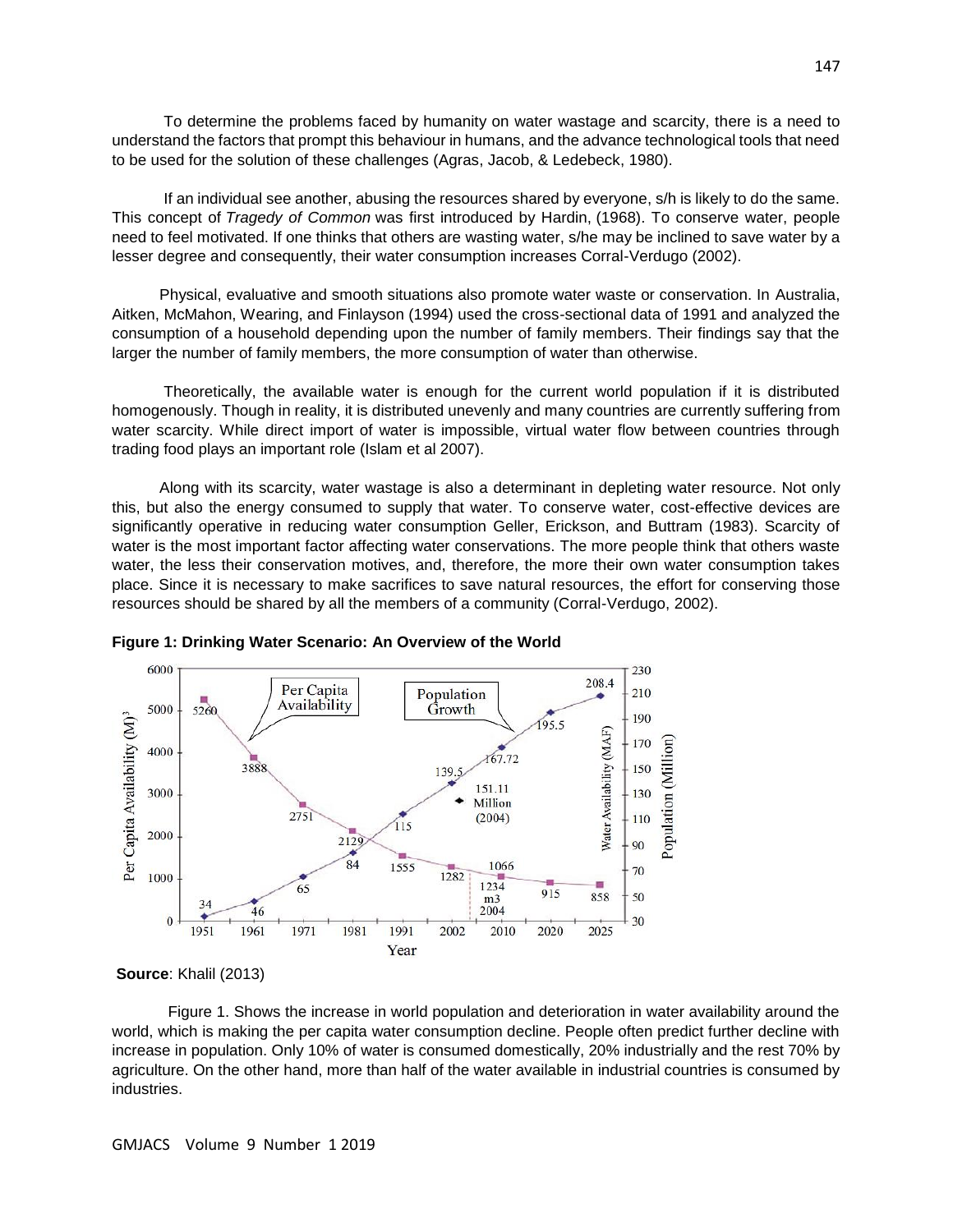Population of the world is estimated to increase by 80 million every year. More consumption of water is now required because of the universal changes in life style. Water demand has also been affected by the increased bio-fuels production. With increasing water demand, the energy demand also seems to rise.

 Providing high school students with particular "behavioural knowledge" about saving water can be a guide to water conservation behaviour. It indicates that it is crucial to provide individual with certain skills to save water and reach preservation goal (Middlestadt, Grieser, Hernandez et al.2001). Reasonable water system must be maintained in order to overcome the scarcity, in both nature and people, which therefore should be enough to satisfy the needs under both economic and ecological environment. In general, the past study has shown that the tendency of people to conserve water depends on the rationality and purpose behind it for conserving it.

## **2. Contextual Discussion**

 Pakistan being an agricultural country and with a large number of populations, faces the scarcity of water. There are a number of problems faced by Pakistan which are still unresolved. Some of them include climate change, mismanagement of water for domestic use, water scarcity, increase in population, water need for agricultural and industrial purpose, lack of dams and many more. Many years have been passed but no proper actions or formal water policy has been adopted by the multiple democratic and military government of Pakistan. Pakistan faces a huge setback under water economy, which is causing various other problems with in the country. Many drafts have been made which were unseen under the light of day which included the NWP (National Water Policy) which was prepared in 2005. After 5 years of ignorance, it was decided to see the NWP and revise it again in 2010. However, it was further decided to look at the issues related to the water consumption scarcity and to make development under the climate change and water scarcity issues. Pakistan beholds a large population which, therefore, includes a number of basic necessities including water that have to be provided to all the sectors of an economy. In order to provide proper water system to overall economy, a well-developed water system should be maintained in the country in order to safeguard our finite water resources. Steps and policies should be made which will provide benefits as a whole and further define a brief structure with well-defined objectives and aims which can be easily achieved through these policies.

 Pakistan is gifted with many natural resources such as land, water, mountains, plains, plateaus, deserts etc. Policies should be made in order to develop these natural resources in a better way so we can reduce the scarcity of water supply. Agricultural sector should have a billion-dollar output for each acre feet of water used (Hisaar Foundation). About 20% of the GDP of Pakistan is based on agricultural system which has been increased at a growth rate of 5.28% in the last decade. Pakistan, being an agricultural country, needs water in a huge quantity and approximately 95% of the surface water and ground water is used in irrigation systems.

 Indus basin irrigation networks are being improved by increasing the 22 million acres of irrigated land in the provinces of Pakistan (Punjab, Sindh, Baluchistan, and Khyber Pakhtun Khwa). Policies should be developed in such a way that make current water resource efficiency increase. Replacement of existing system shall be made by developing new water infrastructure and future exploration. Canal water irrigation system of Pakistan stands at 33% in comparison to the developed countries which are at 90%. Out of the world's average 40%, Pakistan can only save 10% of its annual river flows. The absence of facilities in storing water cause a serious loss and problem. Economy faced a massive downfall in the period from 2010 to 2012 due to natural disasters such as flood. It reduced the growth rate to 2.9% from 6.5%.

 Pot water in Pakistan contains many kinds of diseases (up to 40%), which causes income losses up to 58 billion annually. In order to cover these losses and to protect them, new technologies should be developed to filter the Usable pot water for domestic use. About 80% of the pot water is untested in Pakistan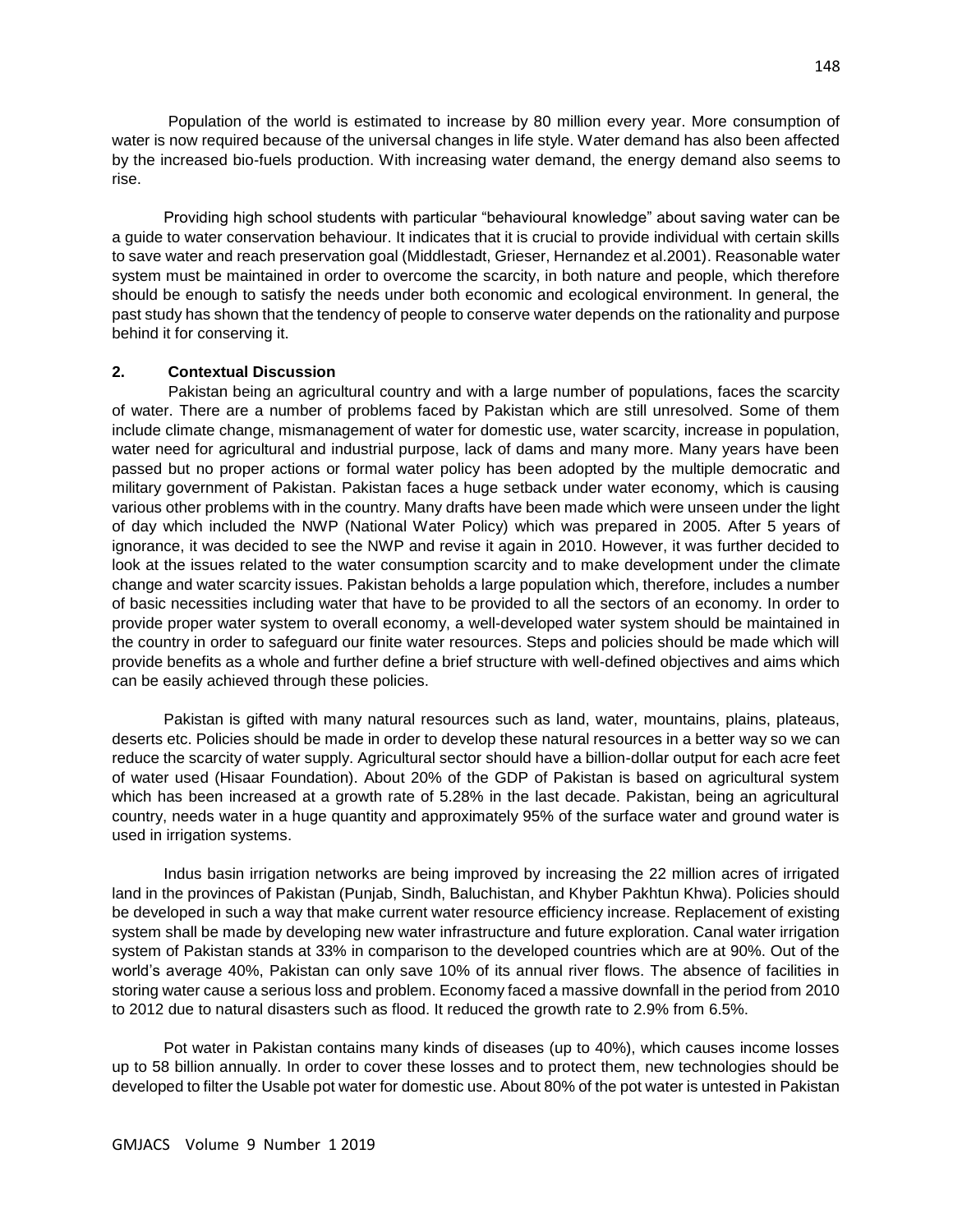which causes the loss of human life as well. There is a large amount of unhygienic water which constitutes a huge problem. Quality and quantity both sacrifice in terms of water supply in Pakistan.

 Saltiness in the earth water is another issue which is not filtered. Salted water is natural which is mixed with dirt due to the shaken of earth. However, this salt is used to produce mineral salts which can be used in home for food after drying it out. 25% of the developed land is harmed by salted water. It is estimated that the whole spill over water request will be about 92%. Water demand is increasing day by day due to the increase in population, whereas, the availability of water assets is decreasing. Healthy drinking water should be provided to all cities of Pakistan. All the underground and surface water found by provincial and federal government of Pakistan in the Sindh districts seems to be unfit for human consumption.

 Karachi is one of the most populated cities of Pakistan. It constitutes about 16 million of the population (Pakistan Bureau of Statistics 2017). Karachi is a center through which facilities are easily available which make one motivate to live in Karachi. Besides advantages of living in Karachi, there are some drawbacks also. One of the major problems arising now a days is water supply. People do not even have proper drinking water available. Only 60% of the population of Karachi have proper pipeline water supply system (City District Government Karachi 2007). Due to the increasing population, demand for water is increasing but government is unable to satisfy the needs of people. According to the research by PCRWR 2007, it was analysed that water in Karachi is unsafe to drink as it contains coliforms and E coli which are harmful for the human body. The existing water supply network in Karachi is over 100 years old and has become out dated and defective (ADB, 2004).

 Areas of Karachi i.e. Defence, Lyari, Gulistan-e- Johar, Gulshan-e-Iqbal, Landhi, Malir, Korangi, Orangi, Jamshed Road, New Town, Saddar, North Nazimabad, North Karachi, New Karachi and many other localities are facing the issue of water supply. Due to hot summer season prevailing in Karachi, people need ample amount of water to keep themselves hydrated and clean. People are not provided even with pure water. Salty water with dirt particles is distributed in different areas of Karachi which affects the health of individuals and new born babies. Karachi contains most of the population which belongs to poor families where they are unable to pay a huge amount for clean water. After air, water is the basic need of life without which, one cannot even live. Two years back in 2016, Karachi faced an issue of heat stroke where people did not have much water to consume due to scarcity. That incident took the lives of almost thousands of people. Karachi's population needs an average of 1000 million gallons of water daily (Pakistan Bureau of Statistics 2017). After the electricity shortage issue, the economic hub of Pakistan, Karachi is all set for another big problem.

 In urban areas, especially big cities like Karachi, Lahore and Islamabad, where fresh water supply is limited, to manage this vast population's water supply is a huge task that needs advanced management and supervision. The resources needed for cities like Karachi where population of this small country is gigantic. The maintenance of heavy traffic and populated areas especially in narrow streets and contracted apartments is even more intricate. (Bashir Ahmed. 2011).

 Secondly, there is no distinctive system for different water usage. The potable water system is used for bathing or washing as well which leads to valuable drinking water being utilized for chores such as gardening that can be done with unhygienic water, (Bashir Ahmed, 2011). Moreover, the accountability system for wastage of water is next to nothing. With trifling water tax, the privileged race has unrestricted supply of water according to their approach in society, while in the same colony the underprivileged race does not even have drinking water. (Bashir Ahmed, 2011).

 Pakistan's water can be classified in agriculture, industrial and domestic uses. Pakistan as largely agrarian economy, irrigation consumes about 97% of the total capacity available and contributes 25% (approximately) in our GDP. This indicates that out of total available drinkable water, 3% is available for industrial and domestic use. The problem concerning drinkable water is more prominent in cities where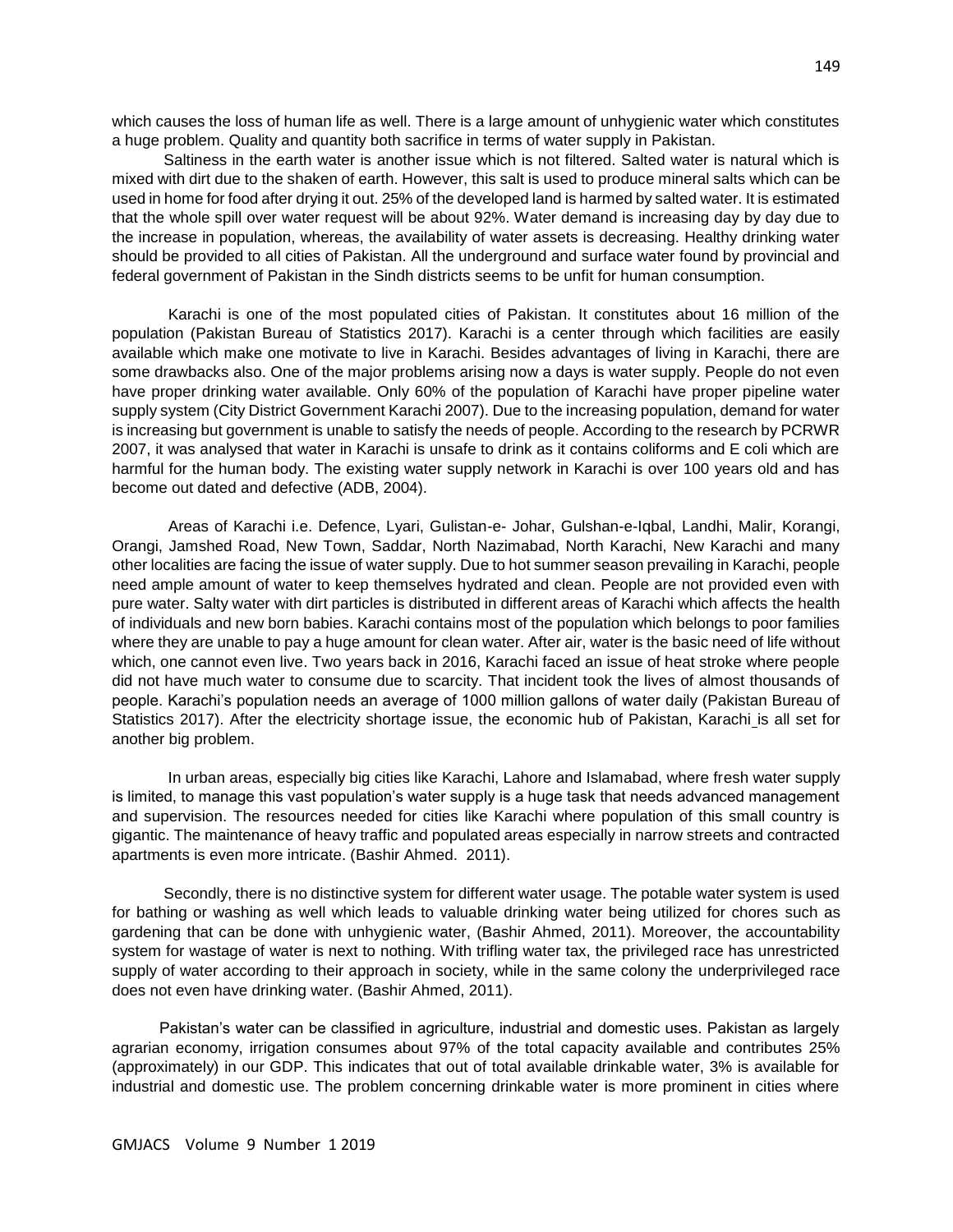population has grown out of proportion such as Karachi, Lahore, Faisalabad, Rawalpindi and Islamabad. Considering the population of Karachi, it needs 1000 gallons of water per day to satisfy the drinking needs.

| <b>Water Available</b>          | <b>Water Required</b> | <b>Water Shortage</b>             |
|---------------------------------|-----------------------|-----------------------------------|
| 125.56 MAF                      | 164.48 MAF            | -38.92 MAF                        |
| <b>*MAF</b> (Million Acre Feet) |                       | *Source (WAPDA study paper, 2009) |

|  |  | Table 1: Total Water Requirement and its Availability |  |  |
|--|--|-------------------------------------------------------|--|--|
|--|--|-------------------------------------------------------|--|--|

 Table 1 shows the total water requirement in Pakistan that is 164.48 Million Acre Feet. Whereas, the availability of current water in Pakistan is just 125.56 Million Acre Feet. Hence, the shortage of 38.92 Million Acre Feet is needed to be covered.

| <b>Irrigation</b>                                             | <b>Domestic Sector Use</b> | <b>Industrial Use</b> | Likely to Increase to |  |
|---------------------------------------------------------------|----------------------------|-----------------------|-----------------------|--|
| 159.54 MAF                                                    | 3.82 MAF                   | 1.1 MAF               | 12.1 MAF              |  |
| *MAF (Million Acre Feet), Source: (Planning Commission, 2010) |                            |                       |                       |  |

 Table 2 shows the various sector water requirements in Pakistan. Irrigation system needs 159.54 MAF of water, Domestic sector need 3.82 MAF of water, Industrial use need 1.1 MAF of water and it is likely to increase by 12.1 MAF.

| Year | <b>Population (in Millions)</b> | <b>Water Availability (Cubic Meter)</b> |
|------|---------------------------------|-----------------------------------------|
| 1951 | 34                              | 5260                                    |
| 1961 | 46                              | 3950                                    |
| 1971 | 65                              | 2700                                    |
| 1981 | 84                              | 2100                                    |
| 1991 | 115                             | 1600                                    |
| 2000 | 148                             | 1200                                    |
| 2001 | 172                             | 1078                                    |
| 2013 | 207                             | 850                                     |
| 2025 | 221                             | 659                                     |

**Table 3: Per-Capita Availability of Water**

Source: Ministry of Planning and Development, 2005.

 Table 3 shows the per capita availability of water from 1951 to 2025. Population is increasing from year to year having numbers from 34m to 221m. However, water availability is decreasing each year from 5260 cubic meter to 659 cubic meter. At present, our water availability is less than 850 cubic meter. The situation is getting worse than before in coming years. Thus, solution is needed for the above-mentioned scarcity of water.

 After more than 72 years of Pakistan statehood and independence, what is crucial to survival is a comprehensive National Water Plan (NWP) as opposed to stress water issue as part of national climate change and national drinking water policy. Especially big over populated cities should know how to utilize water in the most cost-effective manner and determine the factors of mismanagement of water.

 Few studies have been done about the water management in Pakistan's context such as: The role of municipalities in waste water management in Bahawalpur City Pakistan (Adila Shafqat 2011), Agricultural Water Management; A study of Agricultural production, water usage and food availability in Pakistan its Historical trends, and projections to 2050 (Mac Kirby et al 2017), Water management in the Indus basin in Pakistan; challenges and opportunities (Qureshi 2011). The Pakistan development review; Water resources and conservation strategy of Pakistan (Ahmed et al 2007), Variability in water use, crop water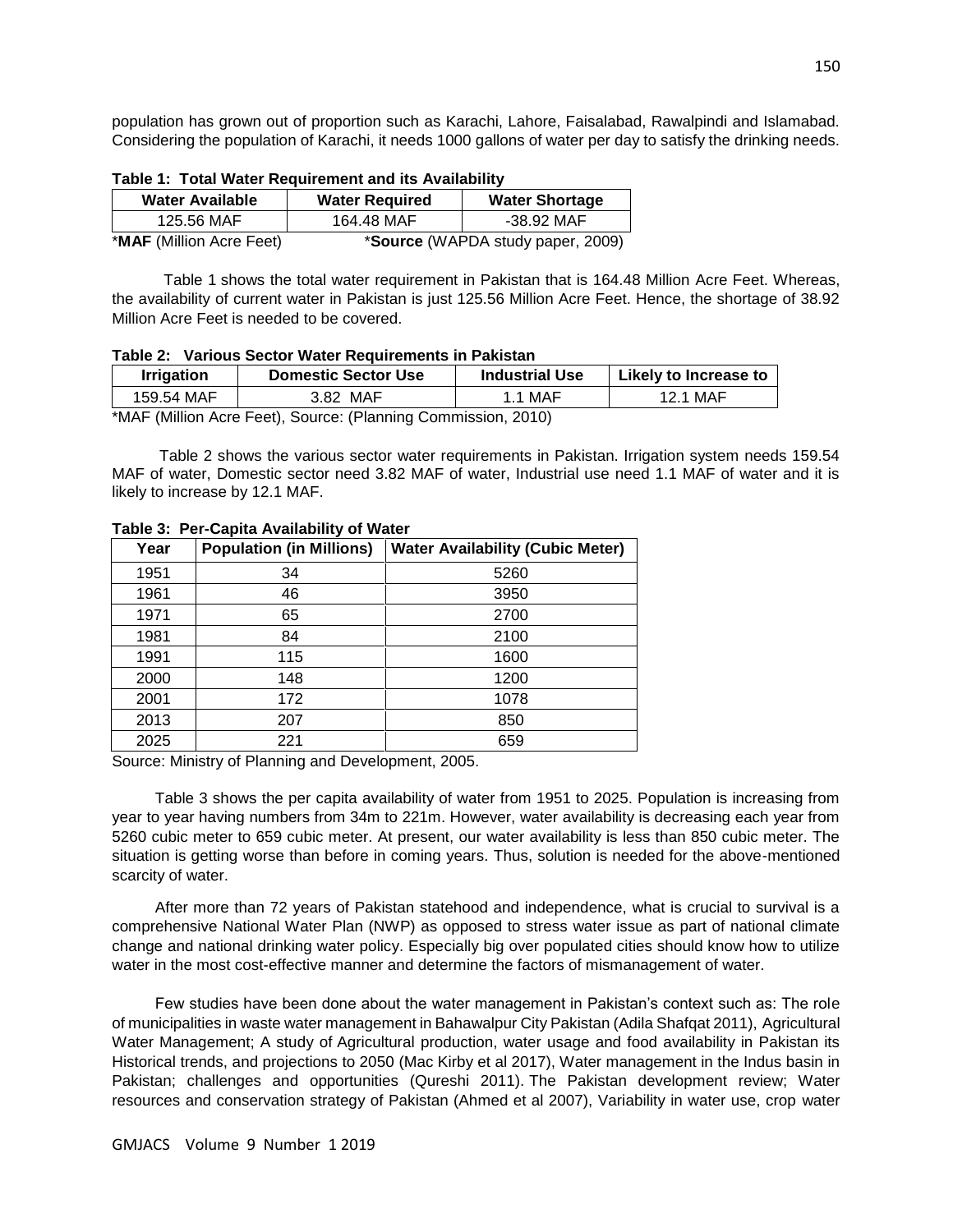productivity and profitability of rice and wheat in Rechna Doab, Punjab, Pakistan (Usman et al 2012), Determinants of a Household's Choice of Drinking Water Source in Punjab, Pakistan (Rauf et al 2015), Determinants of Safe Drinking Water Supply in Nowshera District of Khyber Pakhtunkhwa (Israr et al 2017).

 The study is to present overall water consumption behaviour and its demand and supply issue in Karachi, Pakistan. As no study has been conducted before, in the context of Karachi, therefore, this study is the initiator to examine the overall water consumption behaviour in Karachi.

| <b>District</b>         | <b>House Holds</b> | <b>Proportion of House Holds</b> |  |  |
|-------------------------|--------------------|----------------------------------|--|--|
| <b>CENTRAL DISTRICT</b> | 539,127            | 19.45%                           |  |  |
| <b>EAST DISTRICT</b>    | 509,647            | 18.39%                           |  |  |
| <b>SOUTH DISTRICT</b>   | 327,518            | 11.82%                           |  |  |
| <b>WEST DISTRICT</b>    | 634,459            | 22.89%                           |  |  |
| <b>KORANGI DISTRICT</b> | 421,618            | 15.21%                           |  |  |
| <b>MALIR DISTRICT</b>   | 338,257            | 12.20%                           |  |  |
| Total                   | 2770626            | 100%                             |  |  |

**Table 4: District Wise Population (Households) of Karachi**

Source: Pakistan Bureau of Statistics 2017 census.

 Table 4 shows the district wise population (households) of Karachi. Karachi is divided into six districts named mainly; Central, East, South, West, Korangi and Malir district. Proportion of the household under Central district is 19.45%, under East district is 18.39%, under South district is 11.82%, under West district is 22.89%, under Korangi district is 15.21% and under Malir district is 12.20%.

#### **3. Theory**

 Water is crucial to life. As an outcome, it is a definitive inexhaustible asset on Earth. Be that as it may, the manner in which we oversee it appears to be obscure to fulfil both present and future requests. In his most recent book, The Hydro politics of Dams: Engineering or Ecosystems? biological communities' researcher, Mark Everard puts forth a convincing defense for the need of an increasingly feasible connection amongst humankind and the water cycle.

 Water protection is picking up command far and wide as the most critical methodology for water arranging and the executives for the future decades. In the urban territories of the created world, water protection has, to a limited degree, accomplished the goal of controlling utilization, particularly in the more minimized European urban areas. Urban water preservation relies upon changing practices by water clients, which might be impacted by close to home components (identified with factors, for example, age, pay, instruction, and so forth.) or may pursue upgrades originating from financial (i.e., estimating), innovative, or open mindfulness.

 As a component of the activity, we are likewise assembling a quick agent stage where these discussions can be transformed into substantial and comprehensive coordinated efforts that assist scale developments and guarantee that the Fourth Industrial Revolution is useful for our planet and its kin, not simply the robots. A decent beginning stage towards the zero-squander perfect is the roundabout economy display related with different ideas, for example, the "support to support" structure and mechanical biology. The thought here is that rather than items in the long run being covered or consumed, as in most straight models of generation, their parts are planned from the earliest starting point to be re-utilized and prepared for re-entry into the creation cycle (Environment, 2013).

 In Europe, Philips has 22 administration associations that are gathering 40% of lights that contain mercury. The organization has a reusing rate which is more noteworthy than 95% in the market. Philips additionally began to pitch lighting as an administration to improve the gathering of their lighting hardware. They expect to achieve more clients as the organization holds responsibility for lighting hardware so clients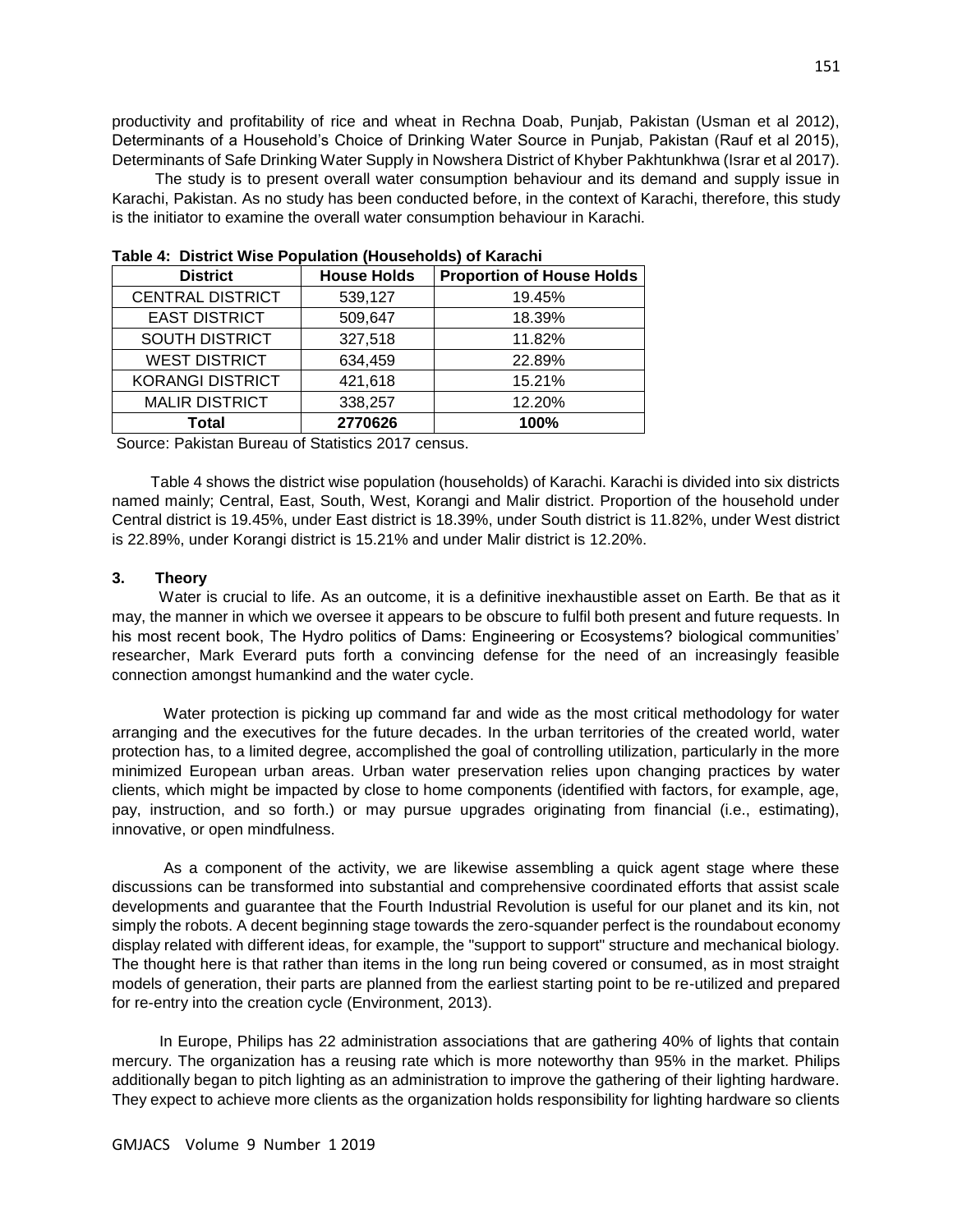don't need to pay for lighting forthright. What's more is that Philips ensures extensive ecological administration relating to the reusing of their lighting gear.

 Reports have featured accomplishing supportable water use to be among the preeminent worldwide monetary, social and ecological difficulties. Financial and populace development are relied upon to expand future water request from agribusiness, family units and industries. This may put water assets under expanding pressure. Water contamination and environmental change may present extra difficulties. The reserve holds an enhanced portfolio over countless and markets. For the store, externalities from unsustainable water use may in itself present a hazard to the portfolio's long-haul esteem. Water assets for industry are seldom estimated to reflect shortage esteem. All else measured up to; we don't anticipate that such understood endowments should be economical in the long haul. To address this sort of hazard, the reserve has a general enthusiasm for economical water, the board and proficient water control crosswise over various parts and topographies.

 The dependency of economy, society and environment impact positively if abundant, and negatively if scarce, and the change in climatic condition has been examined universally to show an influence on hydrological resource (e.g. Alcamo et al., 1997) which is an inductive reason for economic development and social well-being. The climatic variation is one of the compulsive factors in water resources and its management within subsequent years and eras (Gleick, 1998).

 The redundant consumption of groundwater resources severely destructs environment in number of ways such as deterioration of water quality, land subsidence and rapid depletion of water (Anand Chiplunkar, 2012).

 Many causes for the scarcity of water resource, insufficient fresh water supply increase its shortage across countries, specifically household activities of humans are due to wastage of ground water, water pollution affects both surface and ground water, increasing urban population being a major cause of water shortage which may deplete quality of water and ineffective development projects on remaining water resources. This not only declined per capita water availability but also brought a struggle and disturbances among various sectors (Nallathiga, 2008).

 Growing population and development combined with environmental change has lessened water supply, but if we keep a nontoxic environment, improvise heath & hygiene and save human, natural and financial resources, sustainable urban water and wastewater system can be achieved (Daniel Hellstroma, 2000). The overwhelming issue of water shortage is a much more prominent issue than any war in the world, as its scarcity has adverse effects on human life, as well as it devastates social and monetary improvement. (Daniel Hellstroma, 2000).

 To design the strategy for urban water saving, crucial factor is to develop an understanding of motives for saving water. The consumption and attitude of people towards water saving are vital indicators for planning water saving (Corral-Verdugo et al, 2003). This has been previously recognized that attitude and beliefs of people and consumption level are significant variables to determine the demand of water (Hassell and Cary, 2007). To comprehend the behaviour of people, 'Theory of Reasoned' (TRA) was implemented which assisted in developing a sense and association on people's behaviour and attitude and their water consumption (Ajzen and Fishbein, 1980).

 Viable water checking methods are fundamental for understanding residential water utilization behaviour (Stewart et al, 2010). Numerous water specialists gave data on how to peruse a water meter to customers with the conviction that information of water utilization will help in moderating water. Assurance of water utilization inside a family, be that as it may, requires information on how, where, when and who expands water utilization. At first, deciding such components of utilization depended on the trustworthiness and alertness of natives through journal recording strategies. Water utilization thinks about a journal recording strategy to set up conclusion on water utilization. The journal strategy includes a part of the family noticing down each water utilization expanding occasion i.e. a shower, can flush or tap utilization. The assigned recorder would too note who carried out the occasion and the occasion's length (CSIRO. 2002;

GMJACS Volume 9 Number 1 2019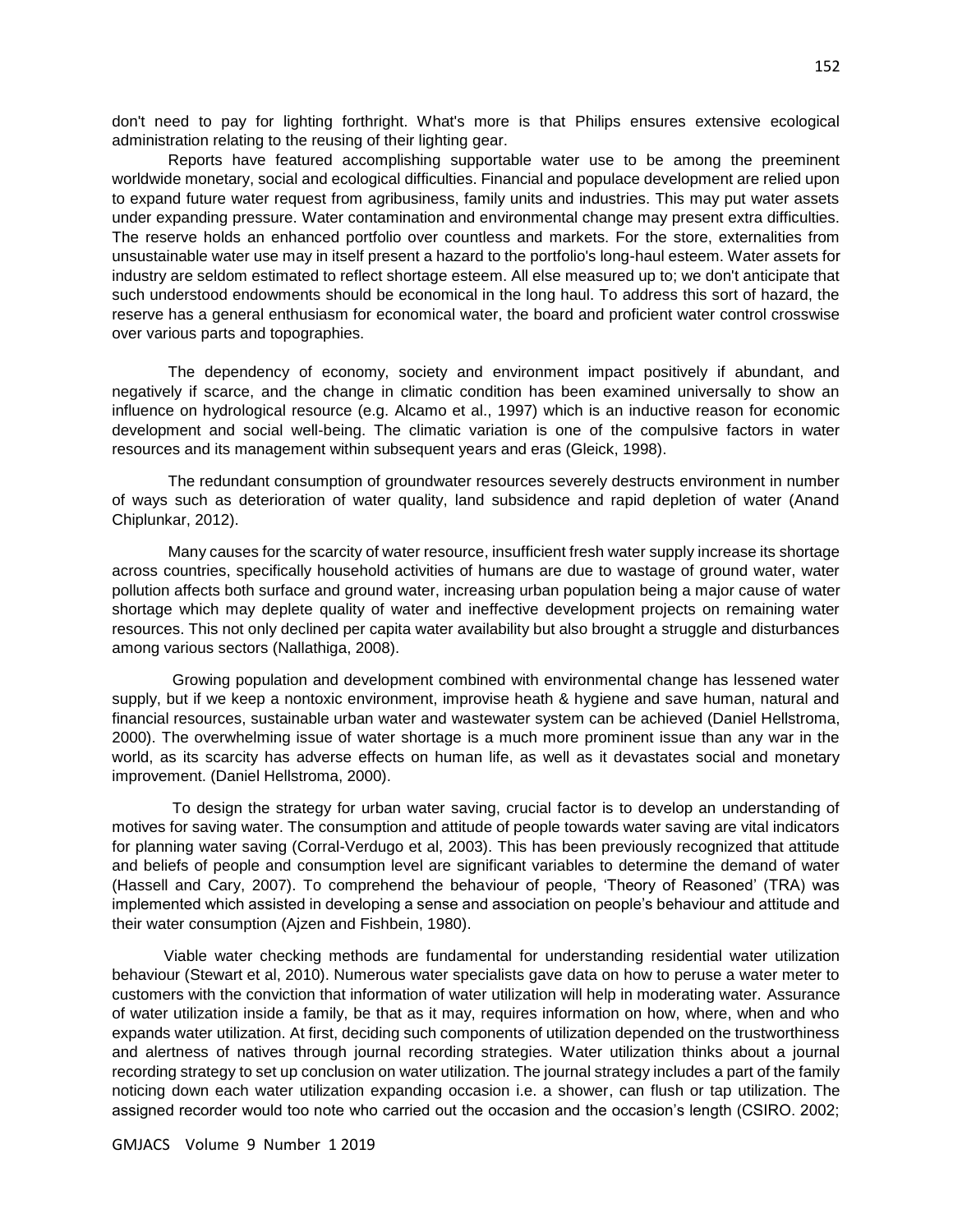Cordell et al, 2003). Problems such as the subjectivity of estimations, stability of individuals to record all data and the impact on behaviour through recording strategies will drive to the advancement of a less interfering and more exact estimation strategy within the shape of shrewd metering (Cordell et al., 2003). The starting of shrewd water metering, empowered water utilization will be to check a utilization level, that will come about with the recognizable proof of person and water utilization occasions, such as shower, latrine flushing, tap utilization or water system through the utilize of fitting computer program (Willis et al., 2009; Willis et al, 2011). Intelligent metering includes the application of a high frequency water meter and an information meter checker to get a ceaseless record of precise water utilization information. This shrewd metering approach has been utilized and conducted around the world.

 Water preservation awareness and practice includes understanding the effectiveness, chances and impacts of certain water sparing exercises as well as the crave to persistently diminish utilization (Nancarrow and Syme, 1989; CSIRO, 2002; Gilg and Barr, 2006; Heinrich, 2007). Water preservation relating to concern for water as a rare asset was examined in a major ponder by ( Nancarrow et al, 1996), who decided from the examination that the ways individuals think about water does not foresee their water utilization, negating the discoveries from other ponders within the field (Middlestadt et al., 2001; CSIRO, 2002). Nancarrow and co-workers contemplated that this result may be due to the embraced strategy of recording water utilization information at a family level through a journal approach, whereas study information was collected as person reactions. Middlestadt et al., 2001 essentially investigated the relationship of knowing or having the information on how to preserve water and whether this is interpreted into genuine conduct. Investigation decided that learners who were instructed and caught on water preservationist practices more routinely performed these practices. The CSIRO, 2002 carried out a research in Perth, using both journal and conclusion on utilization checking strategies, to decide reaction of user and water utilization with examinations demonstrating that attitudinal factors influence outside or open-air water utilization (CSIRO., 2002). Tragically, the interface between attitudinal variables and indoor conclusion on water utilization was not a detailed one. Through broad survey of writing, nine markers were revealed that serve to speak and determine water preservation knowingness and calculate the mindfulness of openings to spare water in family, mindfulness of the water sparing benefits of retrofitting to water effective installations and apparatuses, water meter perusing competency, checking of water utilize, mindfulness of the relationship between conduct and water utilization, water sparing know-how, recognition on proficiency of family water utilize practices/behaviours, looking for nonstop investment funds in water utilization over the longer term and normal water meter perusing.

 The interface between common natural convictions and preservation conduct has been pointed by (DECC 2007), (Kordiatis et al., 2004) and (Corral-Verdugo et al., 2003). Studies embraced by (Kordiatis et al., 2004) decided that demeanors towards natural issues were in truth solid indicators of natural conduct. (Corral-Verdugo et al, 2003), drawing on the instrument commonly utilized the natural convictions to be specific. The Unused Environment Paradigm-Human Exemption Worldview (NEP-HEP), solely examined the relationship between common natural convictions and water preservation conduct. In Sonora, Mexico, overviews were embraced to set up natural convictions in common as well as natural convictions in particular to the association of water as a characteristic asset, in conjunction with statistic subtle elements with water utilization recorded and assessed through a journal approach (Corral-Verdugo et al, 2003). The outcome bolstered the theory that common natural convictions essentially impact residential water utilization conduct when convictions and practices are evaluated at a comparing level of specificity (Corral-Verdugo et al., 2003). More as of late, Gilg and Barr (2006) carried out a ponder of 1,265 families in Devon, UK investigating the relationship between natural states of mind and practices focusing on adding up to urban water utilization as essential element. The investigation inspected off the chance that there were substantive joins between natural activities and water sparing behaviour to decide behavioural varieties related to natural extremist classification (Gilg and Barr, 2006. Outcome about demonstration that committed earthy people and primary stream naturalists were most likely to lock in in vitality and water sparing exercises frequently. Later longitudinal investigation by (DECC., 2007), evaluating open demeanors to the environment counting water related issues over Australia, has decided a developing concern for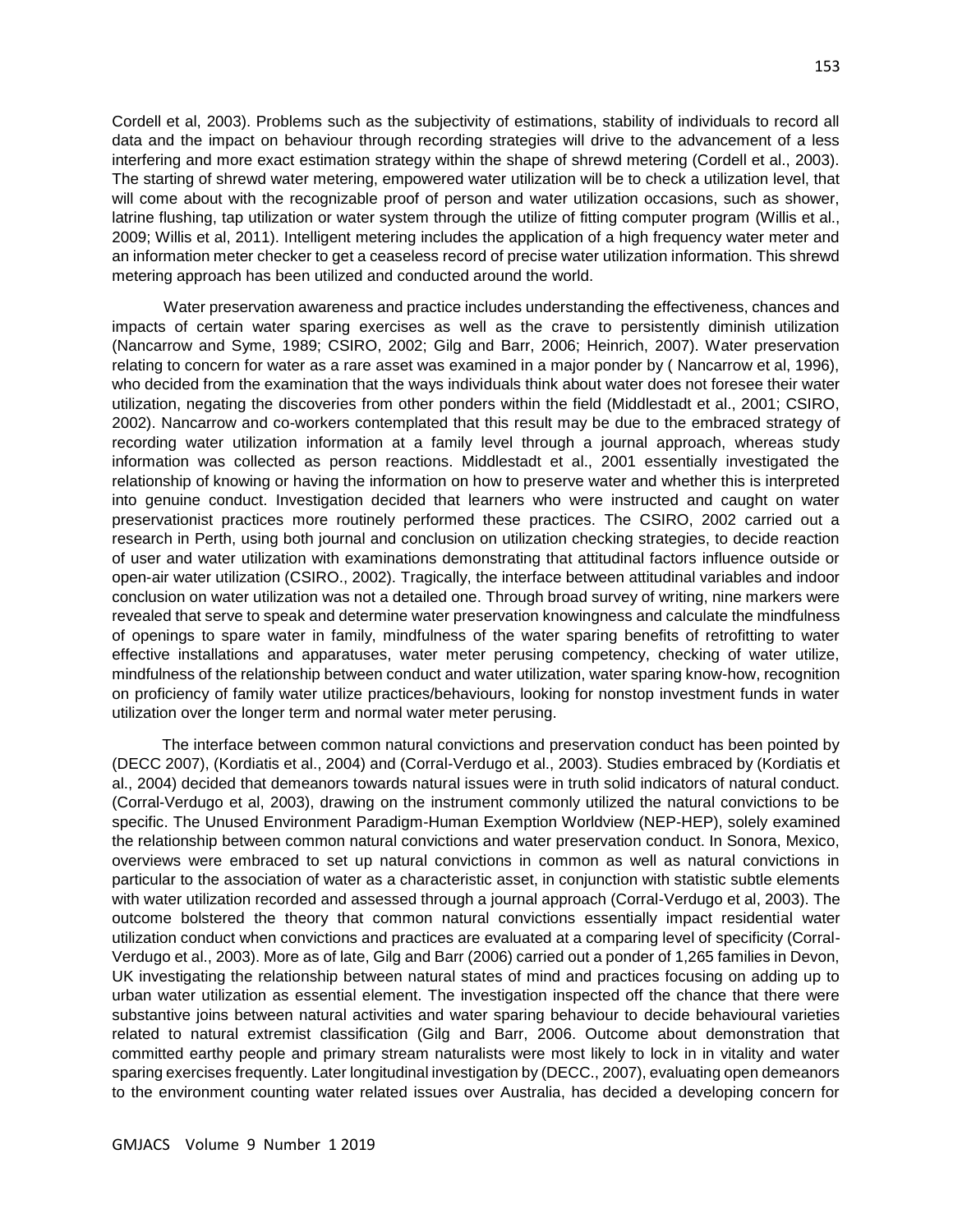natural and water issues with respondents recognizing a readiness to attempt maintainable activities or behaviour.

 The examination of earlier inquiry helped in setting up an inferred figure speaking to natural concern, comprising of eight pointers being; security of characteristic environment for future eras, community duty for decreasing water utilization, concern for natural issues, joint duty of government and community to guarantee water security, affirmation of water being an important asset, affirmation of one's part in making an economical water future, esteeming reusing, composting and other ecologically economical exercises, and affirmation of people part as caretaker for environment.

# **3. Literature Survey of Empirical Studies**

 Several empirical studies have tried to explain the water consumption behaviour globally, in developed and developing world (see Table 2.1). A detailed literature survey on the water consumption behaviour has been outlined in this section. As it can be seen in most of these studies, different techniques and strategies have been used to determine the water conservation behaviour and how to make an effective and proper water management and distribution system.

| No. | <b>Studies</b>             | <b>Work</b>                                                                                                                                       | <b>Outcomes and Policy Recommendations</b>                                                                                                                                                                                                                                                                                                                                                                                                                                                                     |
|-----|----------------------------|---------------------------------------------------------------------------------------------------------------------------------------------------|----------------------------------------------------------------------------------------------------------------------------------------------------------------------------------------------------------------------------------------------------------------------------------------------------------------------------------------------------------------------------------------------------------------------------------------------------------------------------------------------------------------|
| 1.  | Israr et al (2017)         | The<br>goal of the<br>study is to access to<br>safe drinking water<br>supply.                                                                     | The establishment of safe drinking water is still a task<br>for the citizens. It is suggested that it can be overcome<br>by the increasing number of the awareness<br>campaigns. There is a need of monitoring of water<br>quality along with different innovative methods of<br>water treatment.                                                                                                                                                                                                              |
| 2.  | Masmoudi et al<br>(2016)   | The<br>study<br>demonstrates<br>the<br>calculation of water<br>for drinking<br>used<br>with<br>the<br>along<br>supply of the water<br>in Algeria. | In the distribution network there is insufficient number<br>of water meters along with the discontinuation of water<br>supply due to which the water loss rate is high. It is<br>recommended to divide the network into a number of<br>all sectors and install general water meters so that the<br>government will be able to easily locate the defective<br>solutions.                                                                                                                                        |
| 3.  | Rauf et al (2015)          | Aim of the research<br>is the determinants<br>of option of drinking<br>water supply by the<br>families in Punjab<br>territory of Pakistan.        | Results shows that family size and quantity of kids in<br>a house strongly affect decision of drinking water<br>source. Area of the respondents (rural/non-rural) is<br>profoundly noteworthy and positively affects the<br>decision of drinking water source. The investigation<br>prescribes that providing quality drinking water<br>through open course of action as faucet water can<br>spare families significant time and vitality, and this<br>spared time can be utilized in other gainful exercises. |
| 4.  | Urdiales (2015)            | The purpose is the<br>effect on residential<br>water consumption<br>of several<br>environmental<br>behaviors.                                     | It is concluded that water conservation habits help<br>reduce water consumption, the adoption of efficient<br>water-using technologies leads to lower water savings<br>expected, resulting an increase in<br>than<br>water<br>consumption<br>scenarios.<br>The<br>study<br>in<br>some<br>recommends that there is a lot of need of Educational<br>programs and arrangements of different information<br>campaigns should be reinforced to improve water<br>conservation habits.                                |
| 5.  | Wojdalski et al.<br>(2013) | The study explains<br>the determinants of<br>water consumption<br>in dairy industry.                                                              | It is concluded that the most consumption of water<br>was highly correlated with the plant equipment of the<br>dairy milk powder which means that there is need to<br>optimize dairy plants. It is recommended that There is<br>a need of improvement in the standards of water                                                                                                                                                                                                                                |

**Table 5: Water Consumption Behaviour: Literature Survey**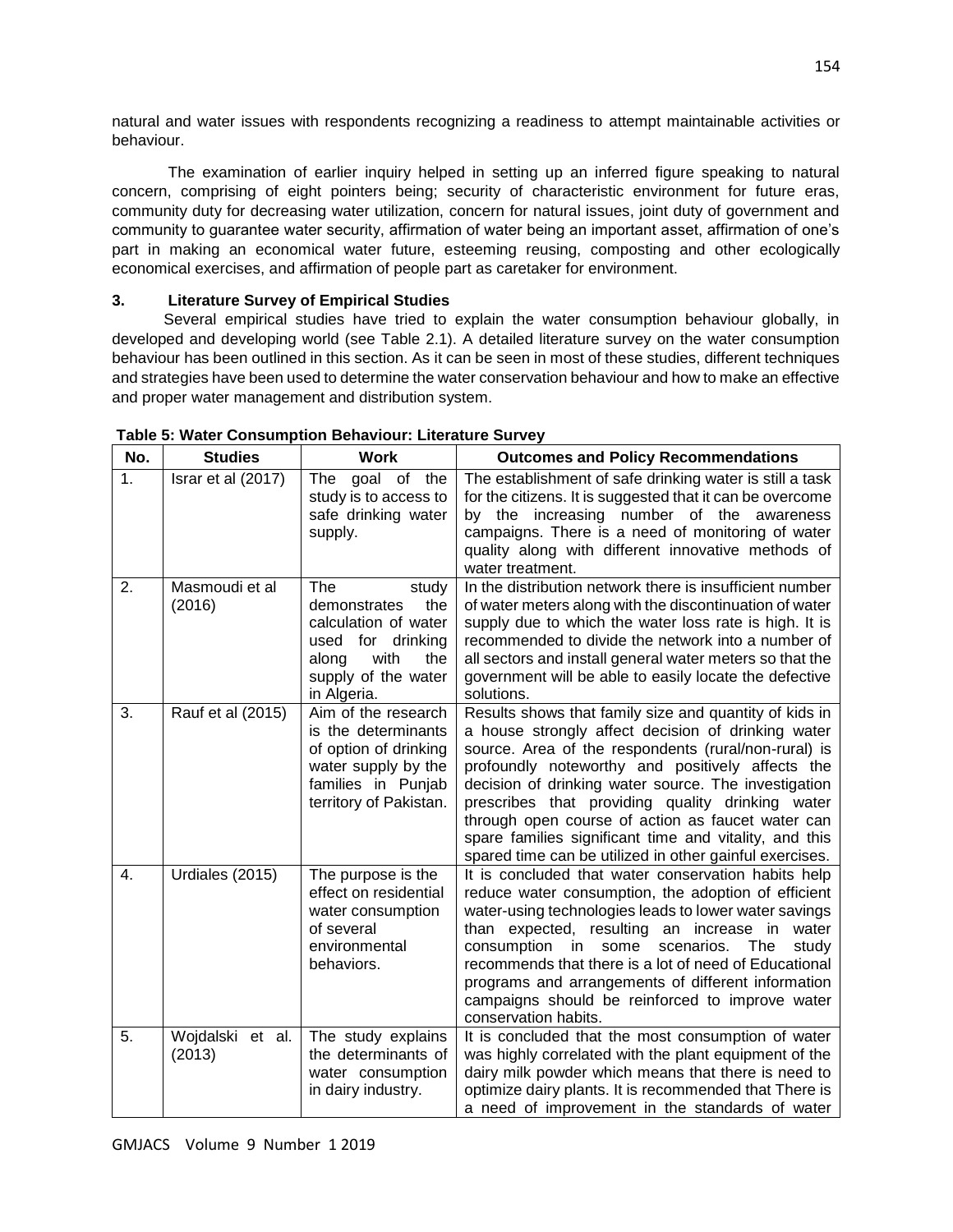|     |                                |                                                                                                                                                                                                                         | managements and the applications of the standards<br>of hygiene in the dairy industry.                                                                                                                                                                                                                             |
|-----|--------------------------------|-------------------------------------------------------------------------------------------------------------------------------------------------------------------------------------------------------------------------|--------------------------------------------------------------------------------------------------------------------------------------------------------------------------------------------------------------------------------------------------------------------------------------------------------------------|
| 6.  | Sathyamurthi<br>(2013)         | The<br>scope<br>οf<br>is<br>the<br>research<br>residential<br>water<br>consumption<br>in.<br>India<br>by<br>urban<br>perspective.                                                                                       | The result is that there are many respondents nearly<br>76.7% who do not know the water usage of their<br>houses. It is recommended that with the help of<br>training and development, image of the government<br>service delivery should be enhanced so that many of<br>them start using the public water supply. |
| 7.  | Singh<br>and<br>Turkiya (2013) | The study explores<br>the need of water in<br>semi-arid village of<br>Hisar district area,<br>that<br>so<br>improvement<br>can<br>be made.                                                                              | Study stated that the reason of decline of water<br>availability is the population and the economic<br>activities which consume high amount of water. It is<br>suggested that the awareness campaigns regarding<br>fair use of water plays a big role in this regard.                                              |
| 8.  | Khalil (2013)                  | The motive of the<br>research<br>the<br>is<br>drinking<br>water<br>quality challenges in<br>Pakistan<br>It is<br>revealed<br>that<br>in<br>Pakistan<br>water<br>scarcity is one of the<br>problematic<br>most<br>issue. | The highest rates of evaporation is not the only issue,<br>in fact water pollution is one of the biggest issue. In<br>Pakistan there is no supply of safe and clean water to<br>almost 50% of the citizens.                                                                                                        |
| 9.  | Usman et al<br>(2012)          | The study explains<br>profitability<br>the<br>with<br>along<br>the<br>productivity of crop<br>and the water use<br>for it.                                                                                              | The actual estimation was higher at tail as compared<br>to the head for ground. The tail was higher as<br>compared to head when it comes to wheat and rice<br>yield per hectare.                                                                                                                                   |
| 10. | Bogale and<br>Urgessa (2012)   | The objective of the<br>research<br>is<br>the<br>ability of regional<br>households'<br>units<br>better<br>water<br>for<br>in<br>management<br>Haramaya<br>locale,<br>Ethiopia.                                          | Fundamental determinants of WTP were family unit<br>salary, training, sex, time spent to bring water, water<br>therapy exercise, nature of water and consumption of<br>water and age of the respondent.                                                                                                            |
| 11. | Lema and<br>Beyene (2012)      | In the Goru-Gutu<br>region of Eastern<br>Ethiopia, the WTP<br>for improved water<br>benefit is the goal of<br>the study.                                                                                                | The surveyed mean and median eagerness to<br>remuneration was seen to be Birr 6.83 and 5.87 per<br>family consistently.                                                                                                                                                                                            |
| 12. | Otaki et al. (2011)            | The scope of the<br>research<br>is<br>the<br>Comparison<br>0f<br>uptown indoor water<br>utilization designs in<br>Thailand.                                                                                             | The Water utilization for latrine usage was altogether<br>more in Chiang Mai than of Khon. It is additionally<br>discovered that the distinction in utilization for toilet<br>use can utilize might be inferable from the diverse<br>number of times that individuals flush the latrine<br>utilizing the vessel.   |
| 13. | Willis et al. (2011)           | The<br>Study<br>determines<br>the<br>impact of ecological                                                                                                                                                               | This study proves that if a society in actual values<br>water at large and is alarmed regarding how the water<br>is consumed on daily basis, everyone will be able to                                                                                                                                              |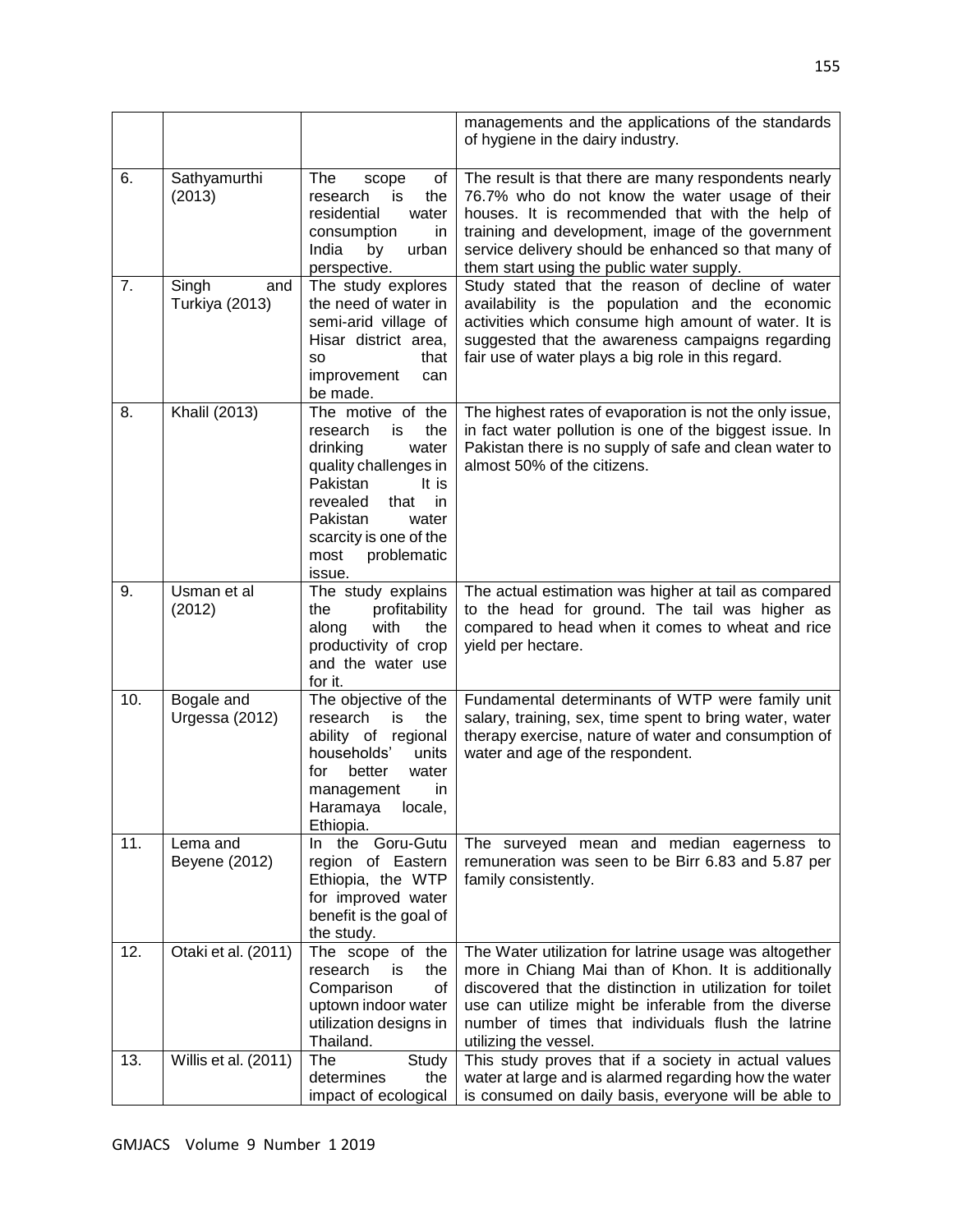|     |                                     | water<br>and<br>protection frames of<br>mind on family unit<br>end<br>use<br>water<br>utilization.                                                                                                                           | see the considerable reduction in the level of<br>consumption. Urban water requests the executives<br>arranging, policy and practice are suggested for<br>appropriate ramifications.                                                                                                                                                                                                                                                                                                                                                                                                                                                             |
|-----|-------------------------------------|------------------------------------------------------------------------------------------------------------------------------------------------------------------------------------------------------------------------------|--------------------------------------------------------------------------------------------------------------------------------------------------------------------------------------------------------------------------------------------------------------------------------------------------------------------------------------------------------------------------------------------------------------------------------------------------------------------------------------------------------------------------------------------------------------------------------------------------------------------------------------------------|
| 14. | Khalil (2011)                       | The objective of the<br>study<br>the<br>is is<br>Untreated<br>wastewater is used<br>irrigation<br>for<br>in.<br>Pakistan.                                                                                                    | Untreated wastewater is utilized for water system in<br>over 80% of Pakistani communities with a populace of<br>10,000 occupants.<br>more than<br>The<br>outcomes<br>demonstrated a high increment in<br>hookworm<br>contaminations among wastewater consumers and a<br>clear<br>over-utilization of supplements<br>through<br>wastewater.                                                                                                                                                                                                                                                                                                       |
| 15. | EJA et al (2011)                    | The purpose of the<br>study is the non-<br>rural water supply<br>as an impulse for<br>socio-economic<br>development of the<br>municipal.                                                                                     | Results revealed that the inefficient operation of the<br>Water Corporation/management is a factor to<br>discourage people from connecting to private water<br>and it's relevant to state that efforts for better non-rural<br>water supply should incorporate aims to curtail<br>distance to source of supply in terms of operations<br>and management it plays a vital role in socio-<br>economic transformation.                                                                                                                                                                                                                              |
| 16. | Strengers (2011)                    | This paper draws on<br>elective<br>two<br>conceptualizations<br>οf<br>utilization<br>to<br>comprehend<br>the<br>role and viability of<br>utilization<br>input<br>conveyed<br>through<br>in-home<br>an<br>presentation (IHD). | This paper has looked to comprehend this fluctuation<br>and the job of IHDs in decreasing family unit vitality<br>and water demand drawing on conceptualizations of<br>utilization that go beyond presumptions of individual<br>and discerning basic leadership. The study expresses<br>that for socio specialized frameworks of water<br>arrangement alongside the vitality progressively<br>pertinent to every day householders' lives combined<br>discussions and<br>question<br>non-debatable<br>with<br>practice, in-home presentations (IHD) can assume a<br>critical job.                                                                 |
| 17. | Forsman<br>and<br>Price (2011)      | The scope of the<br>study is the water<br>consumption by red<br>tree voles.                                                                                                                                                  | It is observed that the trees voles which are non-<br>breeding, they consume slight allowed water and they<br>can exist without water for a longer period of time.<br>These trees drink less water per day, there is<br>considerable variation among individuals and is based<br>on the average consumption of water.                                                                                                                                                                                                                                                                                                                            |
| 18. | Olajuyigbe<br>and<br>Fasakin (2010) | The motive of the<br>research is that the<br>variables<br>that<br>disclosed<br>natives'<br>ability to pay in Ado<br>Ekiti.                                                                                                   | Empirical assessments demonstrate that factors that<br>fundamentally influence ability to pay for improved<br>reasonable water supply incorporate; principle<br>wellspring of local water utilized by family unit, access<br>to improved wellspring of water, remove from primary<br>source to house, normal time spent to get from<br>principle source, sufficiency of supply from primary<br>source, amount of water utilized per individual every<br>day, amount of water obtained every day, assault by<br>water-borne maladies, execution of supply from<br>assigned water foundation and normal sum spent on<br>water amid the dry season. |
| 19. | Peters<br>et<br>al.<br>(2010)       | The<br>research<br>explores<br>the<br>impacts<br>urban<br>οf<br>structure,<br>social<br>demographics<br>and<br>atmosphere<br>on                                                                                              | The research concluded that the base use, speaking<br>to indoor water use, is subject to family unit measure<br>and that occasional use, speaking to outer water use<br>is reliant on both training level and the extent of the<br>property's outdoor space.                                                                                                                                                                                                                                                                                                                                                                                     |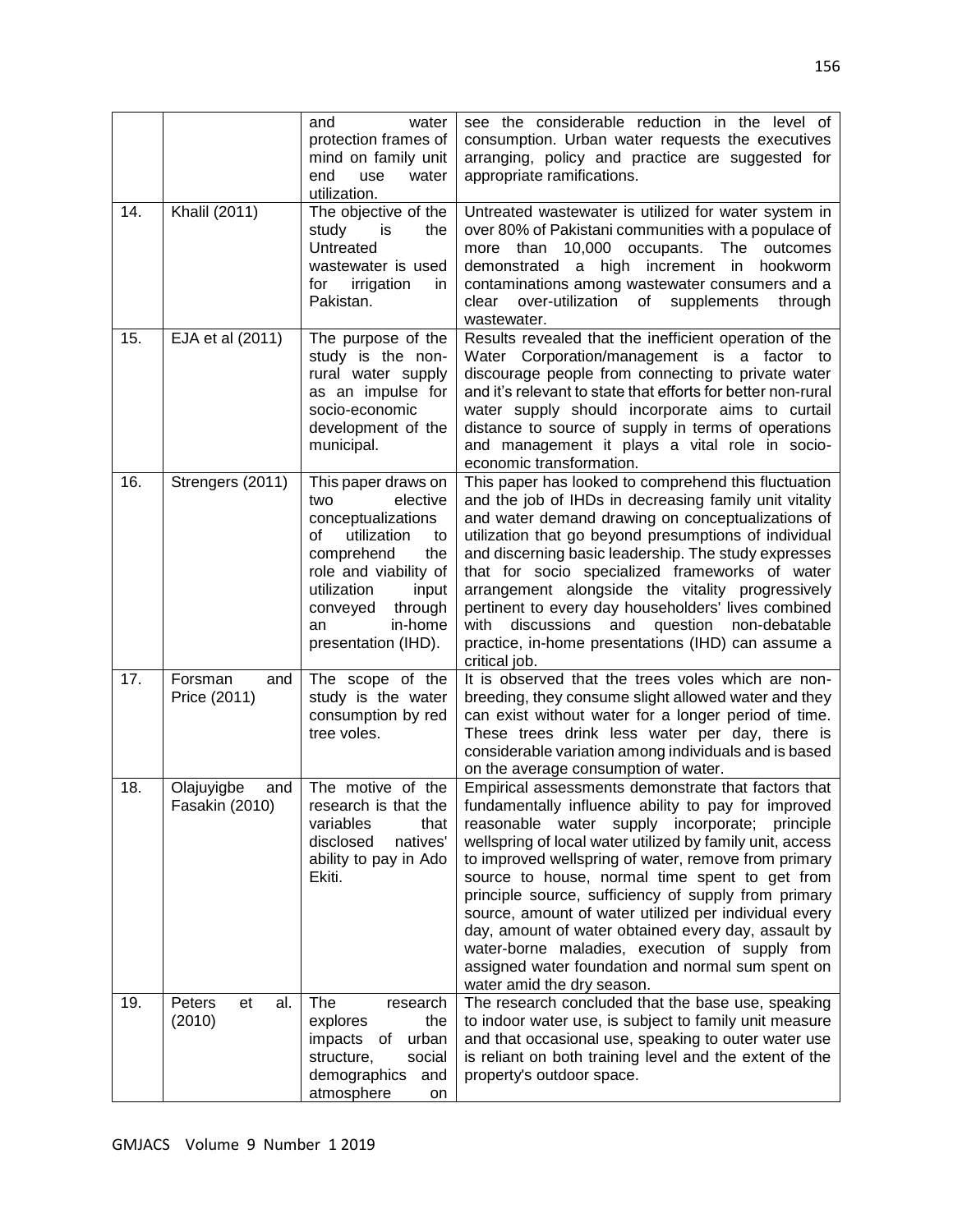|     |                                 | private<br>water<br>utilization of Poland.                                                                                                                                                                     |                                                                                                                                                                                                                                                                                                                                                                                                                                                                                                                        |
|-----|---------------------------------|----------------------------------------------------------------------------------------------------------------------------------------------------------------------------------------------------------------|------------------------------------------------------------------------------------------------------------------------------------------------------------------------------------------------------------------------------------------------------------------------------------------------------------------------------------------------------------------------------------------------------------------------------------------------------------------------------------------------------------------------|
| 20. | Ahmed<br>et<br>al<br>(2007)     | The motive of the<br>study is the water<br>resources<br>and<br>conservation<br>strategies<br>for<br>Pakistan.                                                                                                  | The investigation gave general direction to organizing<br>between sub sectorial interests in groundwater<br>advancement, seepage, hydroelectric power, rural<br>sources of info and monetary area arranging. It is<br>prescribed that there is a need to examine the current<br>water assets and thorough preservation and the board<br>procedure in perspective on providing food the<br>arranging prerequisites for what's to come.                                                                                  |
| 21. | Banda<br>et<br>al.<br>(2007)    | The aim of the study<br>is that a Tobit model<br>down<br>break<br>to<br>components.                                                                                                                            | The result states that that families' pay, accessibility<br>of water, family units' entrance to tap and water for<br>every capital, month to month water utilization were<br>huge determinants of WTP.                                                                                                                                                                                                                                                                                                                 |
| 22. | Domene<br>and<br>Sauri (2006)   | The study explores<br>that determinants of<br>Urbanization<br>and<br>water<br>utilization,<br>affecting variables<br>in the metropolitan<br>district<br>οf<br>Barcelona.                                       | The outcomes demonstrate that residential water<br>utilization fluctuates significantly as according to the<br>characteristics of family units.                                                                                                                                                                                                                                                                                                                                                                        |
| 23. | Verdugoa<br>et al<br>(2003)     | The goal of<br>the<br>investigation is the<br>observations<br>οf<br>private<br>water<br>utilization<br>at<br>two<br>northern<br>Mexican<br>urban communities.                                                  | The auxiliary model uncovered that universal natural<br>conviction integrally impacted the improvement of<br>explicit convictions with respect to water: Utilitarian<br>water convictions were decidedly influenced by HEP,<br>environmental<br>water<br>while<br>convictions<br>were<br>emphatically affected by 'limits' convictions and were<br>contrarily identified with HEP. Utilitarian water<br>convictions, thus advanced water utilization, while the<br>biological water convictions hindered that conduct. |
| 24. | <b>B N Navalawala</b><br>(2000) | The objective of the<br>study is the Urban<br>Water Supply.                                                                                                                                                    | The outcome demonstrates that there is no<br>noteworthy effect of various nations water supply the<br>executives' arrangements yet the expense of water<br>supply actualized by their use of various areas.                                                                                                                                                                                                                                                                                                            |
| 25. | Renzetti (1999)                 | The<br>research<br>explores<br>the<br>relationship<br>and<br>built up the cost of<br>supply and assess<br>the<br>valuing<br>practices<br>οf<br>metropolitan water<br>supply and sewage<br>treatment utilities. | The outcomes demonstrate that that the water and<br>sewage costs are incapable. In the event that water<br>utilities are worried about boosting social welfare, at<br>that point moving to minimal cost estimating is<br>essential with a properly determined yearly expense<br>to recover any misfortunes suggested by negligible<br>cost valuing under expanding come back to scale.                                                                                                                                 |
| 26. | Yang<br>Yaliang<br>(1996)       | The focus of the<br>study is the Water<br>Supply, Sewerage<br>treatment<br>and<br>Waste Disposable<br><b>Strategies</b><br>for<br>practical growth.                                                            | Result Indicate that ebb and flow water asset the<br>board ought to be remade, water supply, supply<br>advancement and assurance must be organize and<br>other regulatory choices will be taken.                                                                                                                                                                                                                                                                                                                       |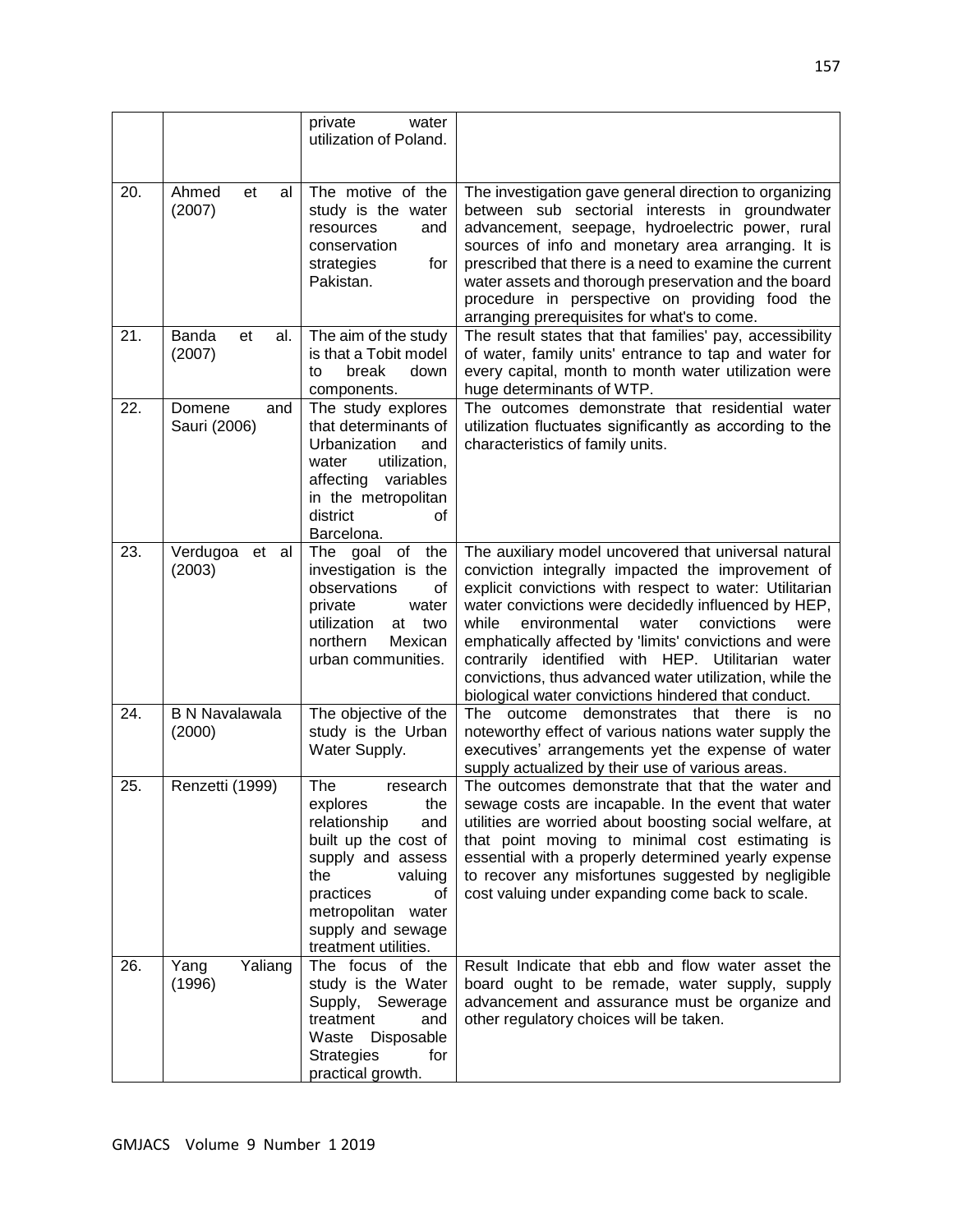| 27. | Rosegrant<br>and<br>Gazmuri (1995) | The<br>goal<br>οf<br>the<br>research<br>is<br>reforming<br>water<br>allocation policy.                                                                            | The examination presumed that the water strategies<br>in developing countries experience few genuine<br>difficulties that is to rise water productivity is all uses,<br>assist the water management, to strongly diminish the<br>large amounts of financial assets speculated in state-<br>managed water policies; and to expand<br>the<br>adaptability and responsiveness of asset portion. |
|-----|------------------------------------|-------------------------------------------------------------------------------------------------------------------------------------------------------------------|----------------------------------------------------------------------------------------------------------------------------------------------------------------------------------------------------------------------------------------------------------------------------------------------------------------------------------------------------------------------------------------------|
| 28. | Rathore<br>et<br>al<br>(1994)      | The study intent the<br>exploration of the<br>urban water supply<br>in Rajasthan issues<br>and prospects.                                                         | Result<br>demonstrates that through<br>different<br>proportions of variable that is Relate to the expanding<br>water supply and productivity in conveyance,<br>Conservation of water and monetary use, People<br>Participation and Management and improvement.                                                                                                                               |
| 29. | Howe and Griffin<br>(1993)         | The objective of the<br>study is to explore<br>relationship<br>the<br>between the water<br>reliability<br>system<br>and water supply.                             | Result indicated in the study that positive relation<br>exists in between the water system reliability and<br>water supply in particular. Reliability is a sort of the<br>key dimension of non-rural water supply and it also<br>relates with temporary water shortages that can have<br>Socio-economic consequences.                                                                        |
| 30. | Michelsen<br>and<br>Young (1993)   | The<br>goal of the<br>examination is the<br>optioning<br>agrarian<br>rights<br>water<br>for<br>urban<br>water<br>supplies amid dry<br>spell in 1991               | Results revealed that the computed present value<br>indicates that dry year alternatives are an economic<br>variable methodology under a wide scope of financial<br>conditions.                                                                                                                                                                                                              |
| 31. | Milliman (1993)                    | The target of the<br>study is the policy<br>prospects for the<br>future urban water<br>supply.                                                                    | The result shows that something more than new<br>pricing policy for future water investment in the urban<br>setting is required.                                                                                                                                                                                                                                                             |
| 32. | Mertens<br>et<br>al.<br>(1990)     | The purpose of the<br>research<br>is<br>the<br>determinant<br>οf<br>traits,<br>water<br>obtainability<br>and<br>utilization<br>in<br>Kurunegala,<br>Sri<br>Lanka. | The outcome indicates that the improved source of<br>water endures less or lower dimension of faecal<br>sullying.                                                                                                                                                                                                                                                                            |
| 33. | Sandiford et al.<br>(1989)         | analysis<br>the<br>İS<br>determinants<br>οf<br>drinking<br>water<br>quality in provincial<br>Nicaragua.                                                           | The $\sin$ of the That water quality in secured wells isn't in every case<br>superior to that in unprotected wells, however the<br>reasons are not by any stretch of the imagination<br>clear. More research is expected to decide the<br>savviest methods for ensuring hand burrowed wells.                                                                                                 |
| 34. | <b>Hirrel (1986)</b>               | The scope of the<br>examination is the<br>determinants<br>οf<br>mechanizing<br>water<br>utilization<br>data<br>manipulation.                                      | recommended<br>that the<br>It is<br>water<br>demand<br>programming is a progression of PC projects and<br>informational indexes that permit recorded client<br>utilization data and anticipated growth data to be<br>controlled in a configuration reliable with water<br>framework arranging and modelling.                                                                                 |
| 35. | Clark (1983)                       | The study explains<br>the need for water<br>supply cost.                                                                                                          | Result show that the cost assessing assumes a<br>crucial job in arranging and overseeing drinking water<br>framework.                                                                                                                                                                                                                                                                        |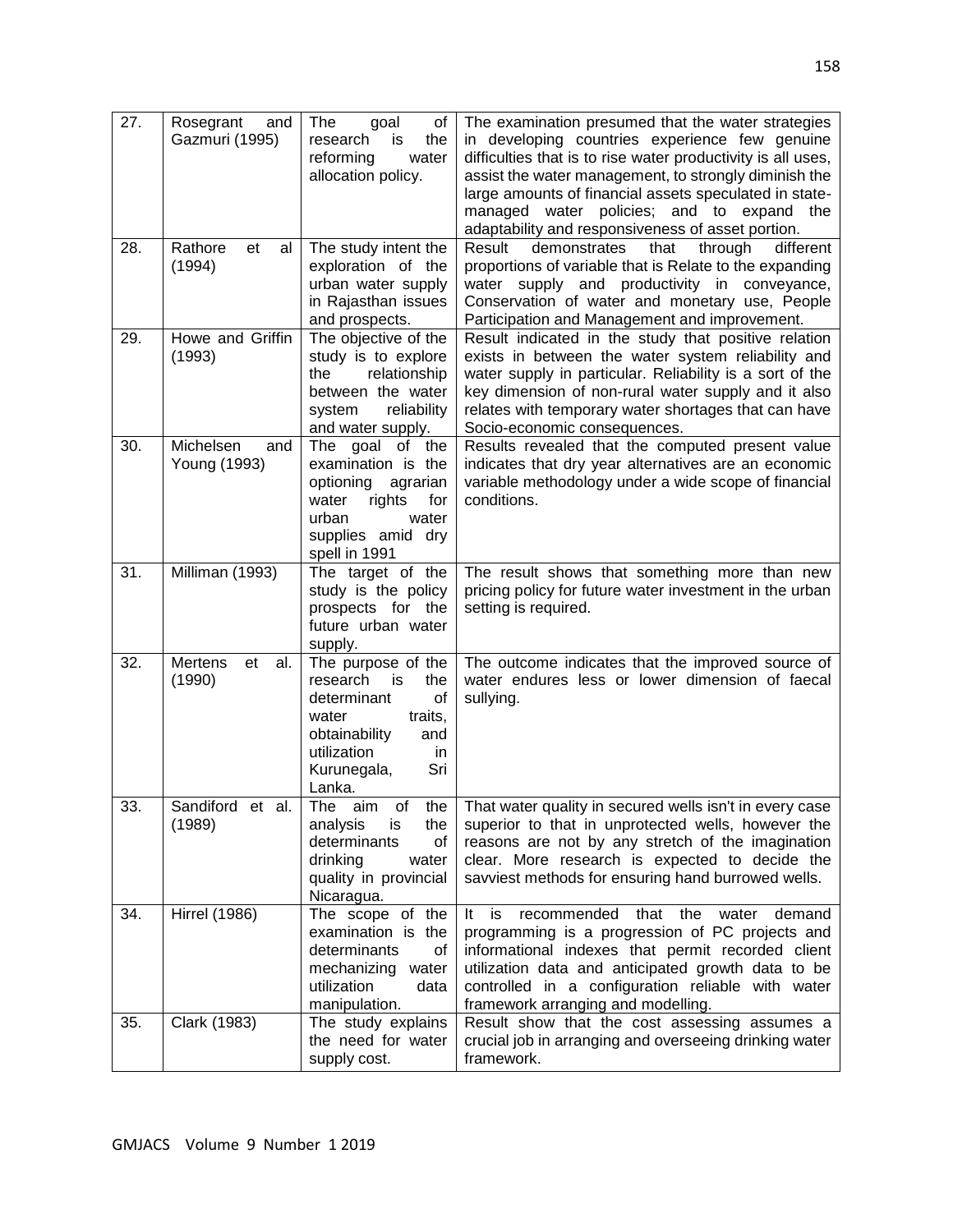| 36. | <b>Hollman</b><br>and<br>Boyet (1975)         | The objective of the<br>study<br>is<br>the<br>Experimental<br>inspection of Water-<br>Price Determinants<br>in tiny districts.                             | Outcomes propose that there are assortments of<br>financial and noneconomic factors that add to the<br>costs charged for water.                                                                                                                                                                                                                                                                                                                                                 |
|-----|-----------------------------------------------|------------------------------------------------------------------------------------------------------------------------------------------------------------|---------------------------------------------------------------------------------------------------------------------------------------------------------------------------------------------------------------------------------------------------------------------------------------------------------------------------------------------------------------------------------------------------------------------------------------------------------------------------------|
| 37. | P.K.Saha (1971)                               | The scope of the<br>analysis is the Self-<br>Financing<br>Urban<br>Water Supply.                                                                           | Results demonstrate that there is improvement to the<br>general dimension of financial prosperity of the urban<br>purchasers and water supply framework must be<br>upheld.                                                                                                                                                                                                                                                                                                      |
| 38. | <b>Dietrich</b><br>and<br>Henderson<br>(1965) | The focus of the<br>research is on the<br>Water<br>Non-rural<br>Conditions<br>impart<br>needs<br>and<br>in<br>Seventy-Five<br>underdeveloped<br>Countries. | The development of water supplies within the<br>framework of economic growth needs specific timing<br>that is to meet the needs and to avoid shortages there<br>must be effective supply systems and modifying<br>existing schemes where required. Hence the studies<br>suggested on the development purpose of giving<br>better access to water and sanitation is steady with<br>the city's general improvement framework and<br>longstanding socio-economic development aims. |
| 39. | Searcy<br>and<br>Furman (1961)                | The<br>study<br>about<br>elaborates<br>the water utilization.                                                                                              | The examination proposed that for the foundations<br>considered, and flow factors that might be utilized to<br>change over normal readings to wanted plan criteria.<br>Allowances any case, ought to be made for<br>extraordinary issues or conditions that may influence<br>water utilization rates in different areas.                                                                                                                                                        |
| 40. | Walter E.General<br>(1955)                    | The intention of the<br>study is to answer to<br>activity and support<br>of<br>the<br>southerly<br>sewerage treatment<br>plant.                            | The result of the experiment shows the adverse<br>connection between water hardware and water<br>supply.                                                                                                                                                                                                                                                                                                                                                                        |
| 41. | <b>Ruggles (1930)</b>                         | The purpose of the<br>research is the peak<br>24-hours<br>water<br>utilization in various<br>urban communities.                                            | Results indicated that the initial 10 years from 1917-<br>1926 utilization of water is normal and for the following<br>three years 1927 to 1929 utilization of water is high<br>because of populace vulnerability as it is about 10<br>years from the last census.                                                                                                                                                                                                              |

# **4. Conclusion and Policy Recommendations**

 This literature provides an extensive review on the 'on water' consumption by examining both the theory, and empirical studies published from 1930 to 2017. A consensus has been reached that scarcity of water resources, climate change, water pollution, environmental beliefs and values, human behaviour directly relate to water conservation.

 A few contradicted that human behaviour is related to identifying the water consumption, that the way people think about water doesn't predict their water consumption, while most of the studies found relation between human behaviour and water consumption, that is, if the behaviour to conserve water is taught and understood by individual, the chances are that the activity will be performed regularly.

 Other studies found that the environmental values and beliefs significantly influence water consumption behaviour; people are willing to start sustainable behaviour and actions if the environmental and water problem arises. Human attitude is a reliable predictor of environmental behaviour. Change in climate is one of the pressures on water resources. Other factors are pollution, urban over-population, ground water wastage and access to potable water.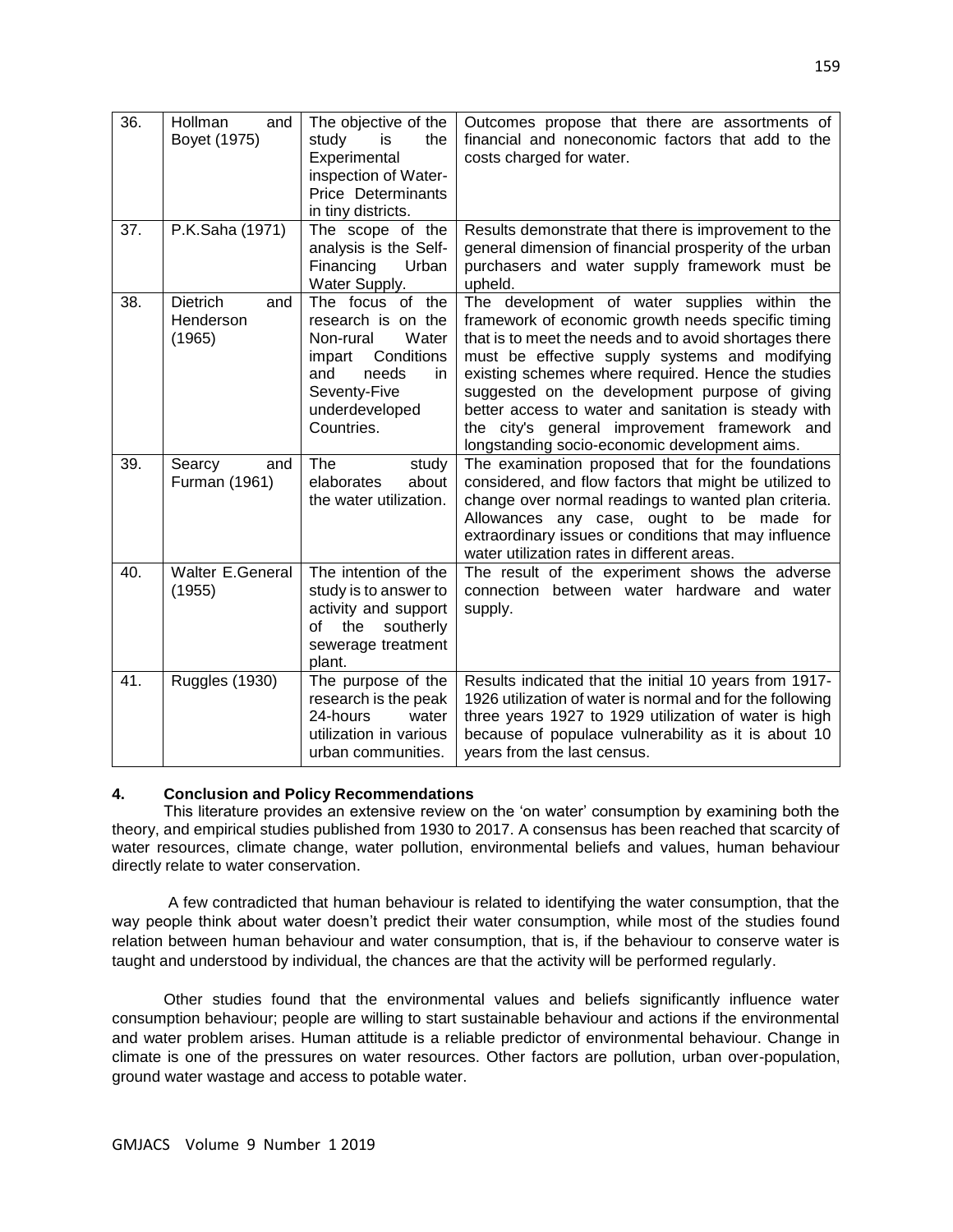According to the water consumption study in Pakistan, climate change is one of the main factors that cause the scarcity of resources. Ground water, water pollution and increasing the number of populations are other factors affecting the water scarcity that have been described in the above research. Above all, these factors have a huge impact on the population, both, physically and mentally. Attitude of government and society towards the water issue is also one of the main predictors of the cause of problem. Research also proves that students happen to use the water in the way they are being taught.

 Water being the basic necessity for living is important to every individual. With an increasing population of Pakistan, the demand of water is increasing which is unable to be met over the time. People need clean water for the domestic purpose which is unavailable. Unhygienic water for drinking purpose mainly is unhealthy and dangerous for both, human and animals. Natural disasters such as flood and earthquake result in the serious damage to human lives, property and assets of the private and public sectors.

 Lastly, in order to overcome the problem, dams shall be constructed to save the water from flood and high rainfall. New technologies should be developed such as Blue Revolution, to meet the challenge of water scarcity. Proper canal and irrigation systems should be introduced to save more water so that we can develop our economy and use the saved water for best alternative purposes.

## **References**

- Ahmed, A., Iftikhar, H., & Chaudhry, G. M. (2007). Water resources and conservation strategy of Pakistan. *The Pakistan Development Review*, 997-1009.
- Aitken, C. K., McMahon, T. A., Wearing, A. J., & Finlayson, B. L. (1994). Residential Water Use: Predicting and Reducing Consumption 1. *Journal of Applied Social Psychology*, *24*(2), 136-158.
- Briscoe, J., U. Qamar, M. Contijoch, P. Amir, and D. Blackmore, (2005). *Pakistan's Water Economy: Running Dry*. World Bank.
- Banda, B.M., Farolfi, S. & Hassan, R.M., 2007. Estimating water demand for domestic use in rural South Africa in absence of price information. *Water Policy*, 9(5): 513-28.
- Bogale & Urgessa, 2012. *Households' Willingness to Pay for Improved Rural Water Service Provision: Application of Contingent Valuation Method in Eastern Ethiopia.* African Centre for Food Security, University of KwaZulu-Natal, South Africa.
- Brown, Lester R., and Christopher Flavin (1999). A new economy for a new century. *The Humanist* 59.3: 23.
- City District Government Karachi, (2007). *Karachi Strategic Development Plan 2020*. Master Plan Group of Offices, Karachi.
- Clark, R. M. (1983). Research needs for water supply cost estimating. *Journal of the American Water Works Association*, *75*(1), 10-3.
- Corral-Verdugo, V. (2002). A structural model of pro environmental competency. *Environment and behaviour*, *34*(4), 531-549.
- Chiplunkar, A., Seetharam, K., & Tan, C. K. (2012). Good practices in urban water management. *Asian Development Bank, National University of Singapore. Available on: [http://www.](http://www/) adb. org/publications/goodpractices-urban-water-management (Accessed 8 January 2016)*
- Domene, E., & Saurí, D. (2006). Urbanisation and water consumption: Influencing factors in the metropolitan region of Barcelona. *Urban Studies*, *43*(9), 1605-1623.
- Dieterich, B. H., & Henderson, J. M. (1963). Urban Water Supply Conditions and Needs in Seventy-Five Developing Countries. Public Health Papers. World Health Organisation, (23).
- Ezenwaji, E. E., Enete, I. C., & Eduputa, B. M. (2013). An Empirical Analysis of Socio-Economic and Physical Factors Affecting Industrial Water Demand in Enugu Urban Area, Nigeria.
- Eja, Eja. I., Otu , Judith. E., Joy Eko Atu., Edet, Edet, Eyo. O. (2011). Urban Water Supply as a Catalyse for Socio-Economic Transformation of Port Harcourt City, Nigeria. International Journal of Humanities and Social Science -Vol.1(2).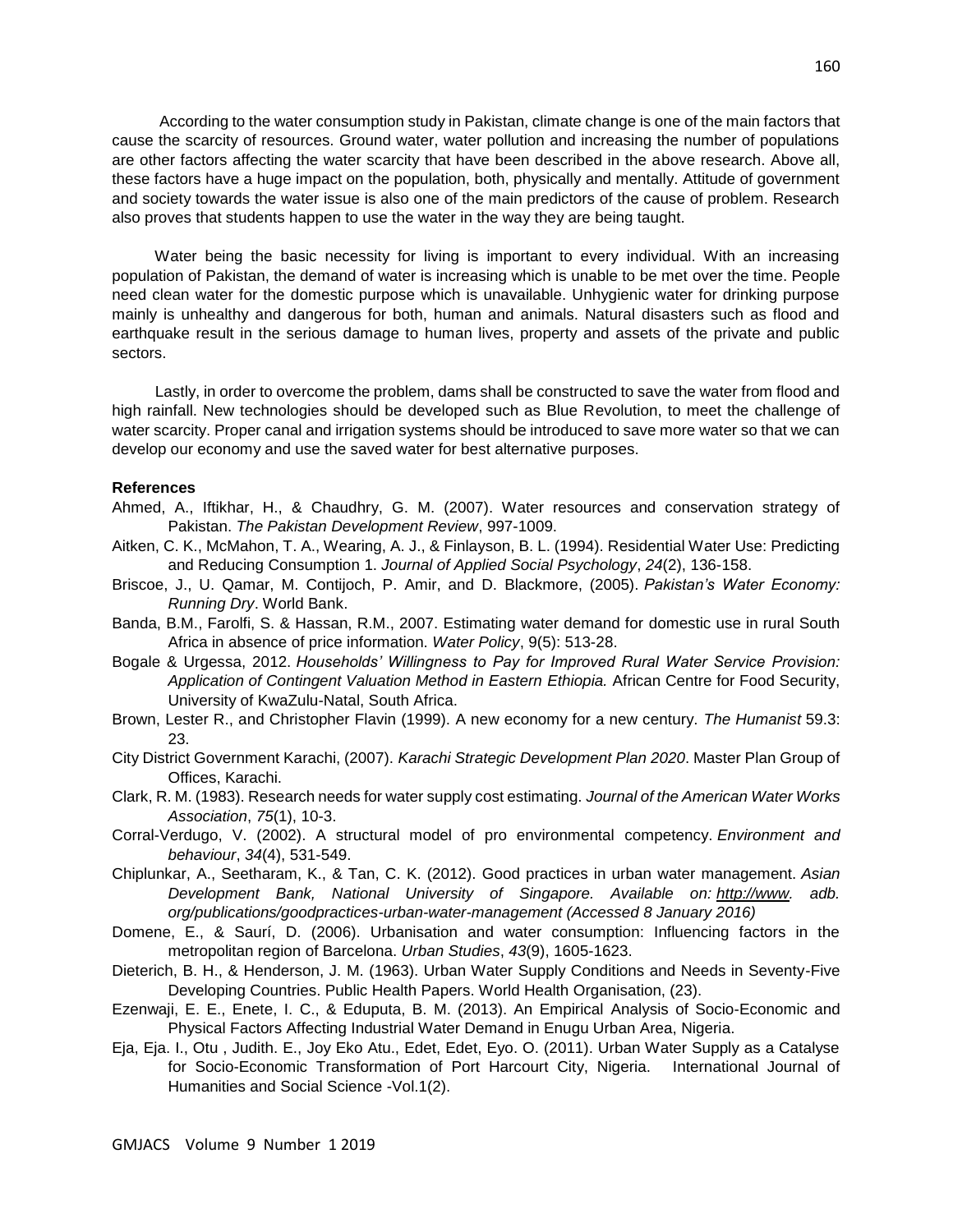- Forsman, E. D., & Price, A. L. (2011). Water Consumption by Red Tree Voles (Arborimus longicaudus). *Northwestern Naturalist*, *92*(2), 116-119.
- Government of Pakistan, (2017). *Pakistan Economic Survey 2016-17*. Finance Division, Economic Advisor's Wing, Islamabad, Pakistan.
- Gerdel, W. E. (1955). Report on the Operation and Maintenance of the Southerly Sewage Treatment Plant, Cleveland, Ohio, for the Years 1952 and 1953. *Sewage and Industrial Wastes*, 982-985.
- Geller, E. S., Erickson, J. B., & Buttram, B. A. (1983). Attempts to promote residential water conservation with educational, behavioural and engineering strategies. *Population and Environment*, *6*(2), 96- 112.
- Hollman, K. W., & Boyet, W. E. (1975). An Empirical Analysis of Water-Price Determinants in Small Municipalities. Journal (American Water Works Association), 274-277.
- Hughes, D.J. (2002). An Environmental History of World, Human Kind Changing Role in the
- Community of Life, Routledge, London
- Hardin, G. (1968). The tragedy of the commons. *science*, *162*(3859), 1243-1248.
- House‐Peters, L., Pratt, B., & Chang, H. (2010). Effects of urban spatial structure, sociodemographics, and climate on residential water consumption in Hillsboro, Oregon. *JAWRA Journal of the American Water Resources Association*, *46*(3), 461-472.
- Hirrel, T. D. (1986). Automating water consumption data manipulation. *Journal (American Water Works Association)*, 49-52
- Howe, C. W., Smith, M. G., Bennett, L., Brendecke, C. M., Flack, J. E., Hamm, R. M., ... & Wunderlich, K. (1994). The value of water supply reliability in urban water systems. Journal of Environmental Economics and Management, 26(1), 19-30.
- Islam, M. S., Oki, T., Kanae, S., Hanasaki, N., Agata, Y., & Yoshimura, K. (2007). A grid-based assessment of global water scarcity including virtual water trading. *Water Resources Management*, *21*(1), 19.
- Kirby, M., Mainuddin, M., Khaliq, T., & Cheema, M. J. M. (2017). Agricultural production, water use and food availability in Pakistan: Historical trends, and projections to 2050. *Agricultural Water Management*, *179*, 34-46.
- *Khalil, S. (2013). Drinking Water Quality Challenges of Pakistan. Pakistan Journal of Applied Economics, 23(1), 55-66.*
- Lema, Z. & Beyene, F., 2012. Willingness to pay for improved rural water supply in Goro-Gutu District of eastern Ethiopia: An application of contingent valuation. *Journal of Economics and Sustainable Development*, 3(14): 145-59.
- Muhammad Israr, Anas Faraz, and Shakeel Ahmad (2017), Determinants of Safe Drinking Water Supply in Nowshera District of Khyber Pakhtunkhwa. *American Journal of Water Resources*, 5(3): 63-71. doi: 10.12691/ajwr-5-3-2.
- Michelsen, A. M., & Young, R. A. (1993). Optioning agricultural water rights for urban water supplies during drought. *American Journal of Agricultural Economics*, *75*(4), 1010-1020.
- Milliman, J. W. (1963). Policy horizons for future urban water supply. *Land Economics*, *39*(2), 109-132.
- Middlestadt, S., Grieser, M., Hernandez, O., Tubaishat, K., Sanchack, J., Southwell, B., & Schwartz, R. (2001). Turning minds on and faucets off: Water conservation education in Jordanian schools. *The Journal of Environmental Education*, *32*(2), 37-45.
- Manwaring, J. F., Lee, R. G., & Hoffbuhr, J. W. (1980). Quenching the Thirst for Potable Water in Arid Saudi Arabia (PDF). *Journal-American Water Works Association*, *72*(12), 656-665.
- Masmoudi, R., Kettab, A., & Brémond, B. (2016). Drinking Water Consumption and Loss in Algeria The Case of Networks with Low Level Counting. *Journal of Urban and Environmental Engineering*, *10*(2), 162-168.
- Mertens, T. E., Fernando, M. A., Marshall, T. F., Kirkwood, B. R., Cairncross, S., & Radalowicz, A. (1990). Determinants of water quality, availability and use in Kurunegala, Sri Lanka. Trop Med Parasitol, 41(1), 89-97.
- Navalawala, B. N. (2000). Urban Water Supply: Case of Delhi. *Economic and Political Weekly*, 1452-1454.